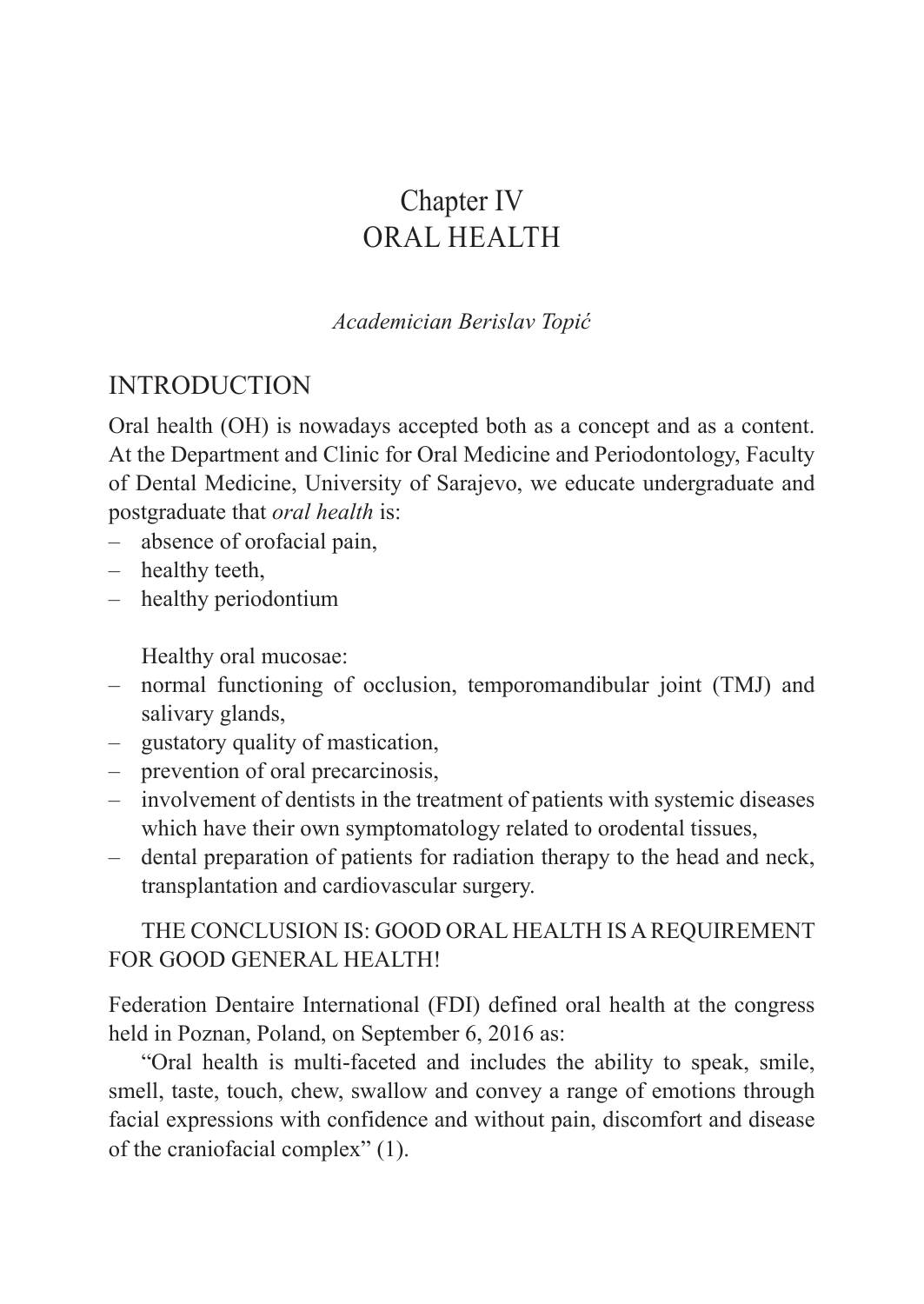All of the above mentioned is accompanied by the curse of the text written at the end of the 19th century by the German historian of medicine Dr. Geist-Jacobi who wrote: "...scientific dentistry did not appear until 17th century and before that it was like a pendant of general medicine, a pendant unloved and hated like a poor relative, which can be used, and maybe it must be used, but is liked more if we don't see or hear about it..."(2).

But, according to the World Health Organization (WHO), oral health expenses should make up 11%, i.e., 1/9 of total health spending! (3). After the Second World War, medicine developed dynamically, especially dentistry, whereby a dozen of other dental disciplines developed in addition to dentists. The Central European model of dental education was established through Faculty of Medicine, whose curriculum included about 30 medical and 10 dental courses. That system is different from the Anglo-Saxon system, which is educationally emphasized more through dentistry, and less through medicine. Due to satisfactory results of prevention in the branches of cariology, periodontal medicine and orthodontics, there has been a reduction in restorative dentistry and more emphasis and value is given to medical work on increasing parameters of oral health through preventive medicine.

#### PREVENTIVE MEDICINE

ANDRIJA ŠTAMPAR, our esteemed physician, academician, the most important figure in the field of social medicine of the 20th century and the first president of WHO, taught us that disease prevention is the most noble goal of modern medicine. Furthermore, prevention in practice is even more important since it global, simpler, cheaper than treatment and belong to primary health care.

Oral preventive measures include good oral hygiene, proper diet, and a lifestyle free of unhealthy habits (smoking, drinking, drugs, stress). Prevention measures of caries and periodontal diseases are highly successful, perhaps the most successful in health practice after vaccination. Prevention in periodontology is also the most important part of the initial treatment and it belongs to primary healthcare.

Students receive enough information about the importance of dental plaque, especially plaque as an etiological agent of periodontal diseases and caries in the field of etiology and pathology of these clinical entities. In preventive dental care it is necessary to apply this knowledge practically. Plaque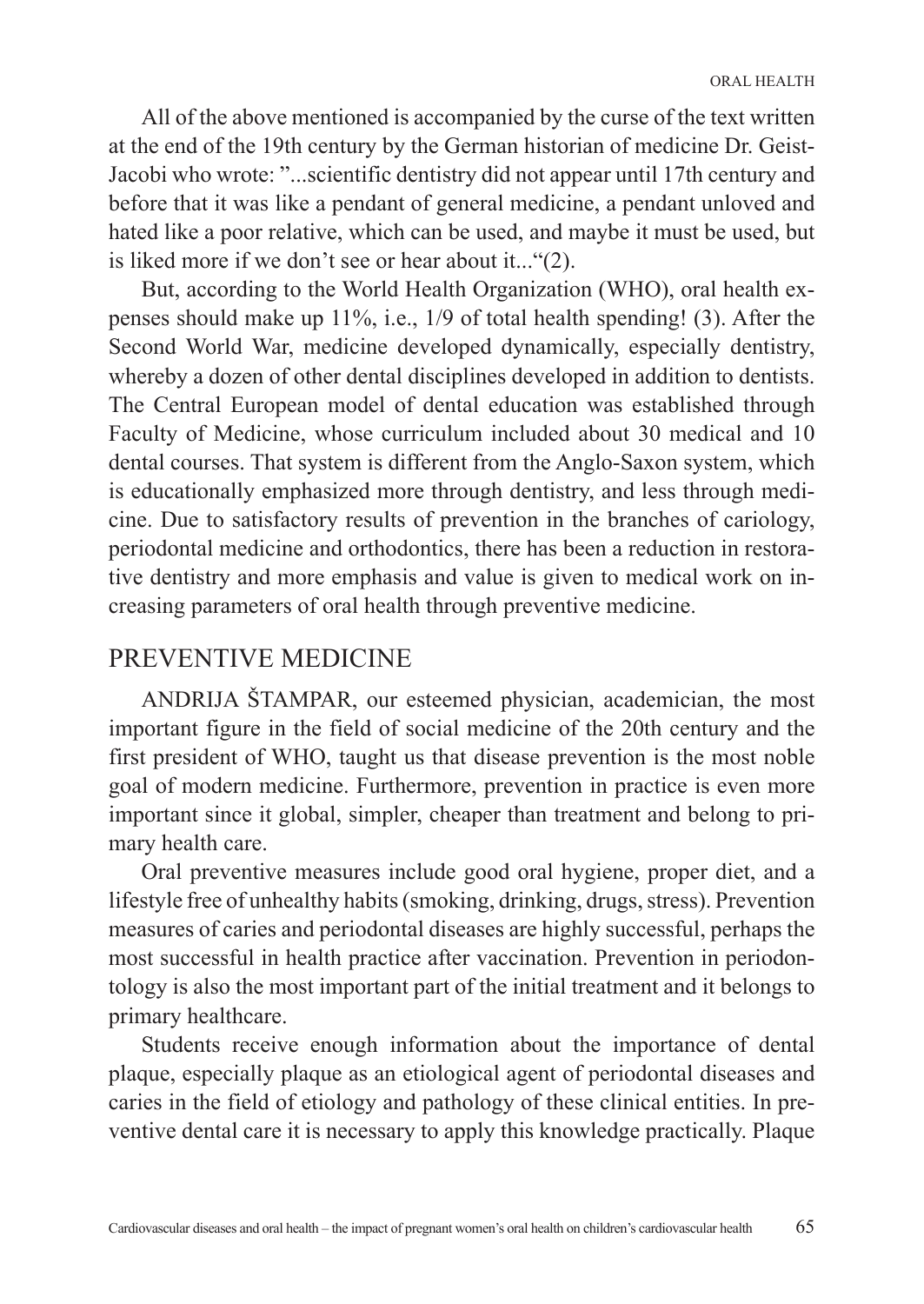control requires more than just brushing your teeth. It includes motivation, education, and instructions for better oral health.

There is no DENTAL HYGIENIST position in our health care system, therefore the dentists take on themselves to motivate, educate and provide instructions. It is up to the dentist to explain to the patient the cause, nature and consequences of periodontal disease and carious lesions in a popular and understandable way. Dentist must be patient and persistent until the patient accepts his explanations and becomes his first and irreplaceable collaborator in the treatment of his disease. Preventive measures are largely done at home, and to a lesser extent at the dentist's office. Preventive dentistry program is a very important component of the health education program which should be done through the use of posters, pamphlets, short illustrated brochures, daily newspapers and electronic media.

#### PREVENTIVE DENTISTRY PROGRAM

Prevention program at the Department and Clinic for Oral Medicine and Periodontology of the Faculty of Dental Medicine, University of Sarajevo, was originally related to two WHO publications: Periodontal disease. Geneva. Technical report No. 207, 1961. (4) and 1978 Epidemiology, etiology and prevention of periodontal diseases. Geneva, Technical report series No. 621, 1978 (5). WHO Commission on Periodontology has recommended Prevention programs in primary health care which consists of six periods and determines what needs to be done in which period.

- 1. Fetal period: balanced general lifestyle of the pregnant woman, adequate diet, treatment of orthodontic lesions and educating pregnant woman on oral health.
- 2. Period from birth to 3 years of age: This is the period of deciduous teeth eruption and the beginning of the development of the permanent teeth. Balanced general lifestyle of mother and child, adequate nutrition of the mother, child nutrition according to the nutrition scheme during the first year of life - insist on breastfeeding during the first six months of life. Providing the instructions to mother on elements of child's oral hygiene, regular treatment of mother's orodental lesions if present and dental checkups twice a year, prevention of child's bad habits such as thumb sucking, local application of fluoride and education of parents on oral hygiene.
- 3. Period from 4 to 7 years of age: This is the period of formation and eruption of permanent teeth. Balanced general lifestyle of a child, adequate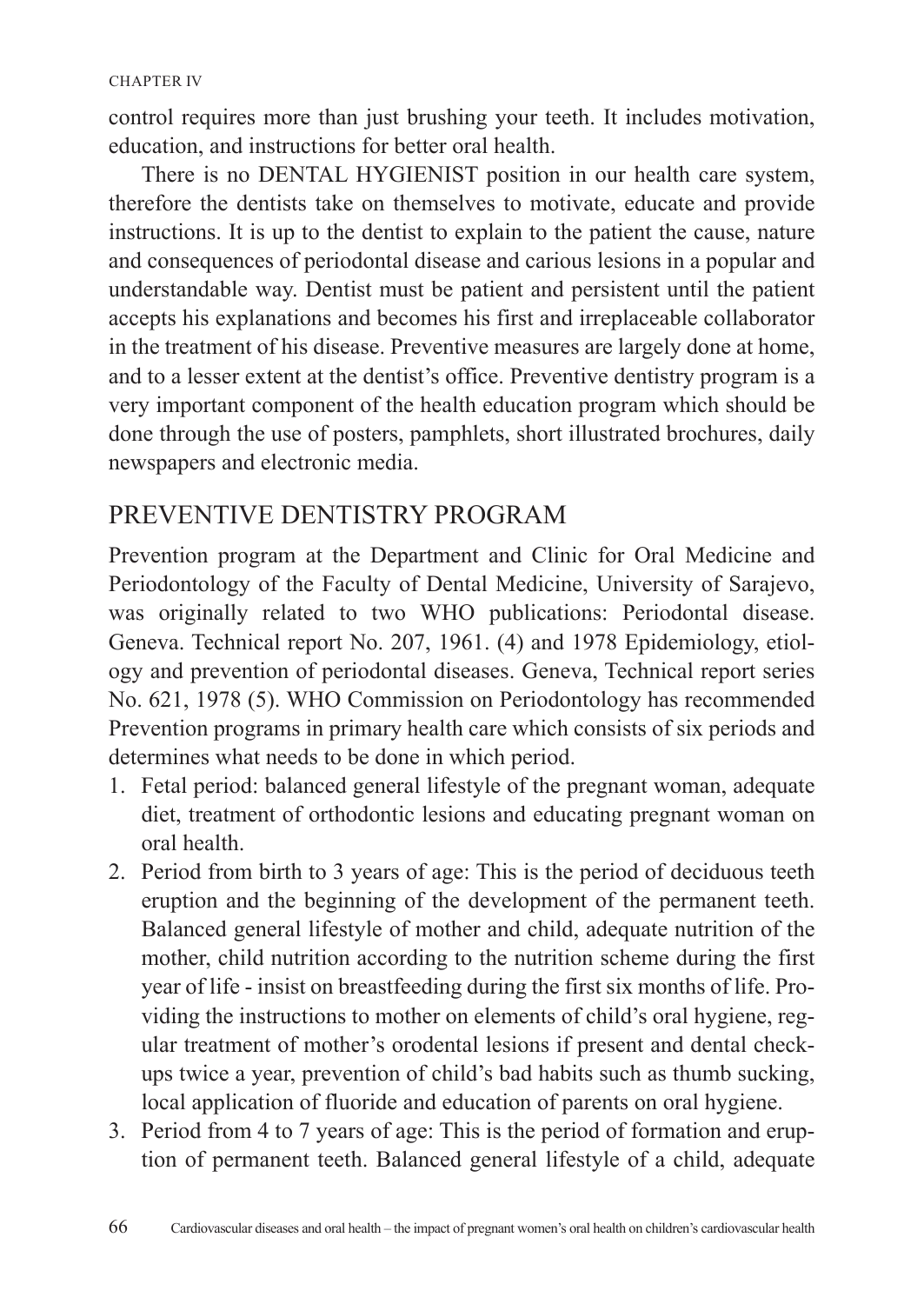nutrition with special emphasis on the reduction of sugar in food and drink between meals, oral hygiene, treatment of orodental lesions if any, local application of fluoride to permanent dentition, education of children and parents on oral health.

- 4. Period from 8 to 17 years of age: This is the period of final formation and maturation of permanent dentition. Balanced lifestyle (strict parental supervision of child's possible consumption of tobacco, alcohol, drugs) proper diet with emphasis on the reduction of sugar in food and drink between meals, local application of fluoride to permanent teeth, regular treatment of orodental lesions and remineralization of white spots if any, evaluation of oral hygiene and reinstruction on how to brush teeth with toothbrush and toothpaste, diagnosis of aggressive periodontitis if any, education on oral health.
- 5. Period from 18 to 40 years of age: Balanced lifestyle and hygiene practices, elimination of harmful habits (cigarettes, alcohol, drugs, stress), adequate diet with reduction of sugar in food and drink between meals, regular dental checkups, and treatment of orodental lesions if any, optimal occlusion restoration, evaluation of oral hygiene and reinstruction on the methods for its improvement.
- 6. 41 years of age and older: the same as under point 5. Pay attention to possible precancerous orofacial regions.

## ORAL HEALTH EDUCATION

Commission on Periodontology (WHO 4, 5) recommends elements of oral health educational program in seven stages.

- 1. A pregnant woman should have information about the most common dental diseases, oral health, effective brushing techniques and the importance of a suitable diet during pregnancy and breastfeeding period.
- 2. Period up to the age of 6 is in the period of primary socialization. Parents should brush children's mouths and teeth and brush their own teeth in front of children. Reducing the consumption of refined sugars in food and drink is recommended, and explanation should be provided to elderly people (grandparents) why they should not buy children cariogenic food (chocolate, candies, cakes). Health and education professionals should explain harmful effects of refined sugars on oral health to both parents and children.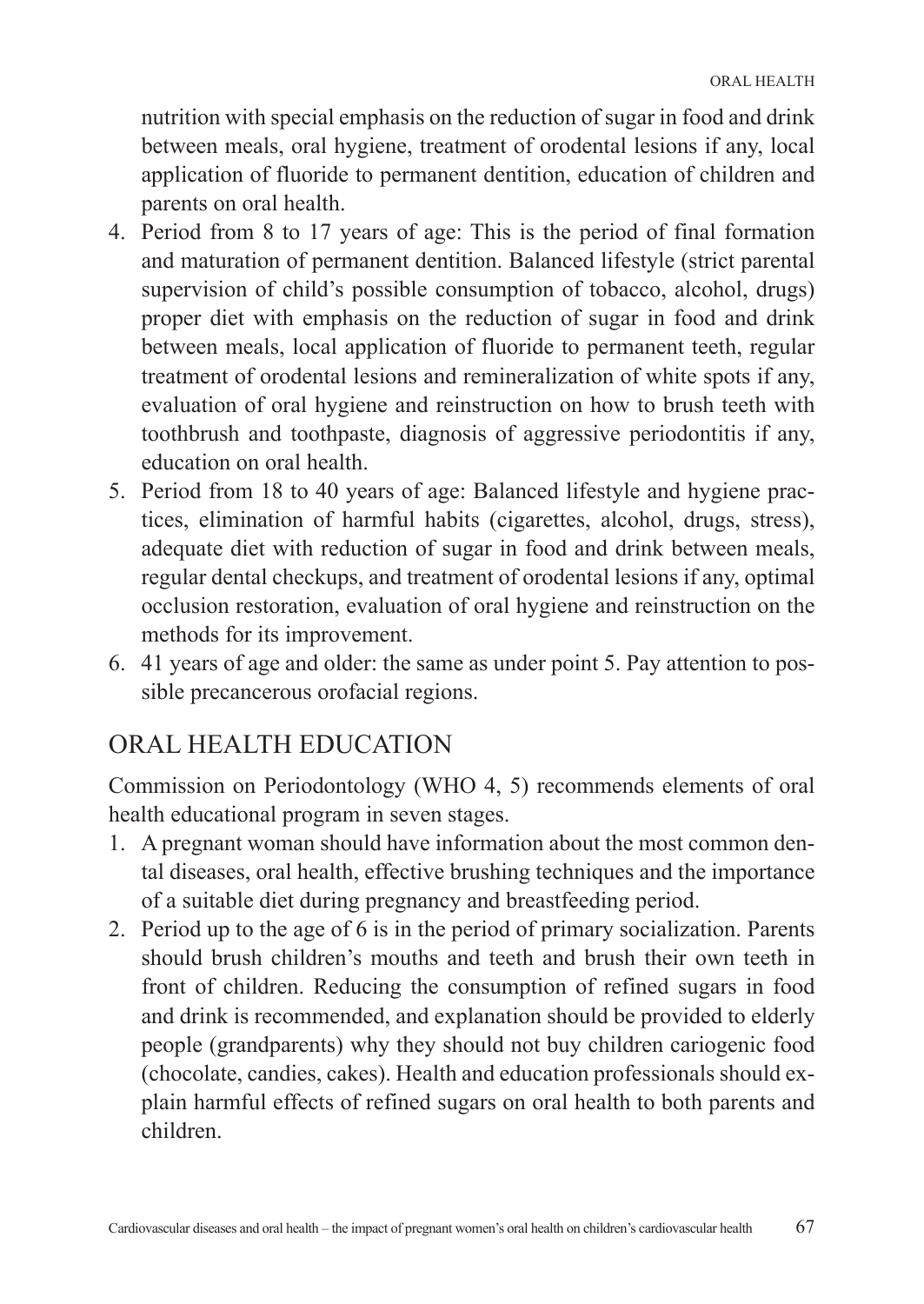#### CHAPTER IV

- 3. Children between the ages of 7 and 11 are in the period of secondary socialization. Education workers (teachers!) should provide up-to-date information to children on oral hygiene and types of food. Children need to be convinced of the benefits of oral hygiene and demonstrated more brushing techniques. Healthcare professionals should inform children who are more susceptible to dental and oral diseases about the possibility of preventive procedures and explain the signs of periodontal disease such as bleeding gums when brushing.
- 4. Pupils from 12 to 17 years of age should be given the same explanation as the previous group. It is still necessary to emphasize the importance of a healthy appearance of teeth, gums and mucous membrane for the external appearance of a person, and thus his social adaptation. It is also necessary to explain the relationship between poor oral hygiene and bad breath (fetor ex ore). Imagine dancing partners one of whom has bad breath!? Emphasize the importance of dental function and oral health throughout person's life.
- 5. Persons over the age of 17 should be explained the importance of good oral habits for oral health, dental checkups twice a year, convince them of the harmful consequences of bad habits for oral and general health (cigarettes, alcohol, drugs, stress).
- 6. Adults with clinical manifestation orodental lesions should be encouraged and reassured to trust health service, checkups, and dentists. Dentists should explain to patients in a visual, understandable way the nature (cause and diagnosis) of their disease and benefits of treating it at the dentist. Dentists should not argue with the patient, but rather speak patiently and using arguments and language understandable by the patient.
- 7. Benefits of oral hygiene that leads to improved oral health and thus general health should be demonstrated to older people. Possibilities of dental care should be explained to them. Require the patient to consult their dentist regarding any discomfort in the mouth, as well as morphological changes in the mucous membranes (discoloration, ulceration-wounds, increase in tissue volume). Older people should be required to make a positive impact on young people in terms of oral hygiene, dietary and bad habits.

#### MOTIVATING PATIENT ABOUT ORAL HYGIENE

Motivating patients about oral hygiene should be based on the personal practical clinical experience of the dentist and the necessary facts from the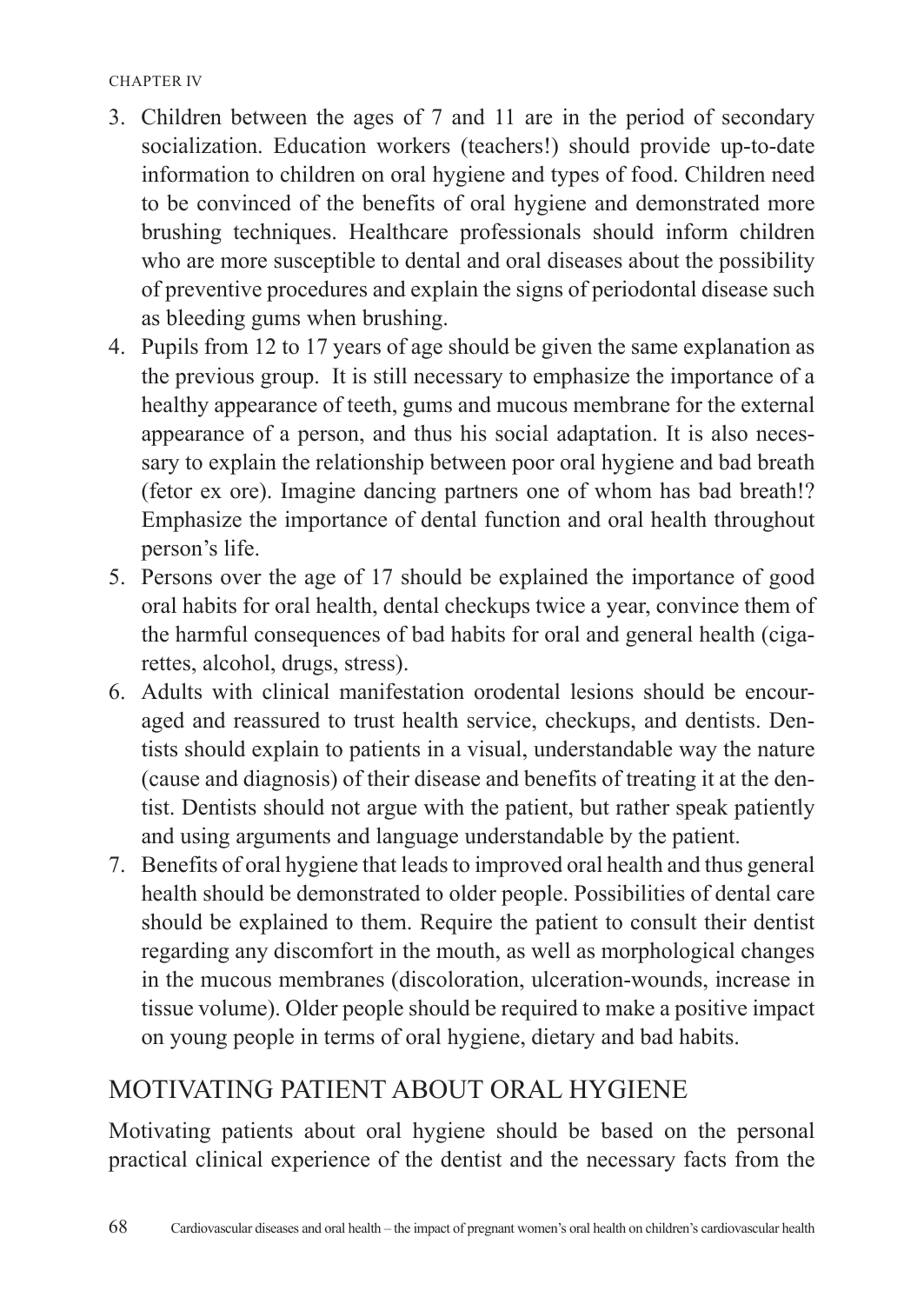scientific literature, which should be presented to the patient in a simple and understandable way. The following is suggested as a motivation:

- 1. Demonstrate to the patient: bleeding gingiva, gingival index simplified GIP (6), papilla bleeding index - PBI (7). The patient observes gingival bleeding in the mirror. Numerical data for GIP and PBI is entered in the dental records.
- 2. Oral hygiene index /OHI/ is showed on patient's teeth. Teeth are coated with one of the colors: erythrosin, gentiana violet and methylene blue. One of these solutions is applied to the teeth using cotton wool. Erythrosine can also be administered in a form of a tablet. The patient rinses his mouth. The patient is shown the colored spots on his teeth in the mirror. Special record is required for OHI. Entered data should be marked with  $+$ if there is dental plaque, and - if there is no dental plaque. The percentage (%) of surfaces with plaque is calculated by counting plaque-free surfaces and divide that number with the number of teeth present x four surfaces examined (mesial, vestibular, distal and oral) and multiply that number by 100.
- 3. The patient is explained the symptoms of gingivitis and periodontitis and explained the meaning of plaque and other accumulations on the teeth which cause periodontal disease and caries. These explanations are given through visual, educational material (leaflet, short brochure, slide, CD, film, television).
- 4. The patient is presented their condition through Oral Hygiene Index - OHI, Gingival Index Simplified - GIP, Papilla Bleeding Index - PBI, pocket depth, and X-ray findings.
- 5. A highly effective way to motivate the patient is to demonstrate the composition of their own plaque under a microscope or on a television screen if possible. The bacterial cause of bleeding and gingivitis as a local infectious disease should be explained to the patient. If it is not prevented, it can advance and through circulation cause metastatic infection to already altered tissues/organs.
- 6. During the following visits to the dentist, the reduced values of the Oral Hygiene Index, Gingival Index Simplified and Papilla bleeding index will have a very stimulating effect on the patient's motivation, if they implement dentist's suggestions at home. This strengthens the patient's belief that better home oral care reduces the severity of the disease, i.e., improves oral health.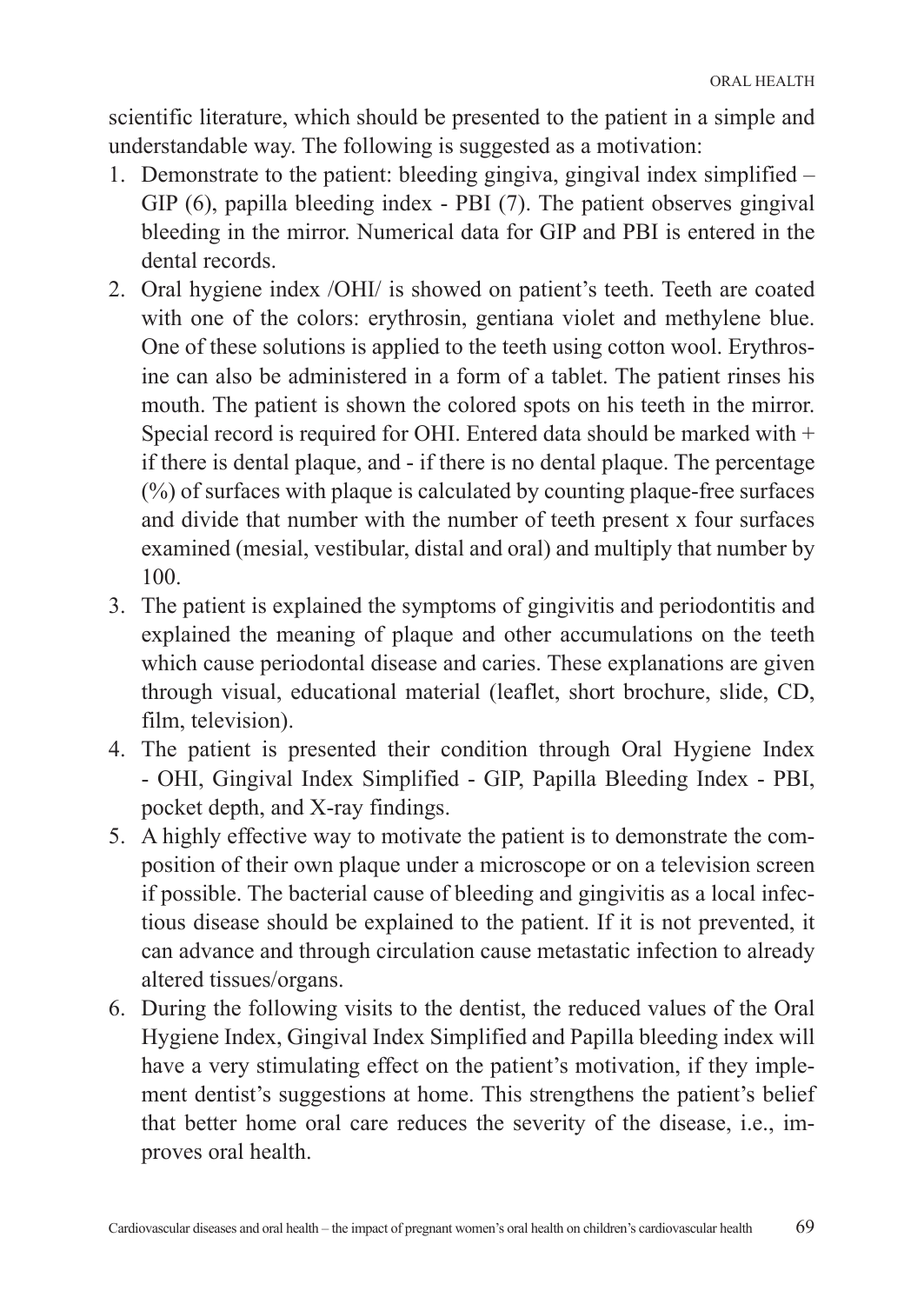7. When motivating the patient about good oral hygiene, the dentist does not argue with them, but rather talks to them. This is the most important condition for creating complete trust between the patient and his dentist.

Pharmaceutical and cosmetic industry and trade network still do not offer the necessary range of oral hygiene products. A classic toothbrush and a wide selection of toothpastes is far below the standard required by modern oral hygiene. For example, 25 years ago more than \$ 3.2 billion was spent on oral hygiene products in the United States, of which \$ 272 million was spent on advertising oral hygiene products (Bakdash, 9).

#### ORAL HYGIENE INSTRUCTIONS

Plaque control is achieved through oral hygiene. Accumulations on teeth begin with plaque and it is the primary etiology in the development of periodontal disease and caries. Controlling plaque at home means applying a technique of toothbrushing where, in addition to reducing plaque, the massage stimulates circulation in the gingival tissue.

The goal of toothbrushing is to keep mouth clean. It helps prevent periodontal disease and tooth decay, and also makes the mouth more comfortable and fresher. By applying tooth brushing techniques, debris, materia alba, plaque, accumulations from the interdental spaces are removed, and a gentle gingival massage is achieved, which stimulates the circulation and gingival keratinization without irritating or lacerating the gingival tissue.

Dentist should ask patient to bring the toothbrush he uses and demonstrate the toothbrushing technique. In doing so, dentist must have a critical attitude towards the design and quality of the patient's toothbrush, as well as patient's brushing technique-method. Patient's teeth are coated with one of the colors, plaque and soft deposits are shown on his tooth surfaces and he is asked to brush his teeth the way he does at home. If this is the first time a patient is asked to do this, both the toothbrush and the brushing technique are usually far from the required standard. Therefore, brushing technique should be determined and demonstrated for patient's particular condition. If necessary, the dentist recommends oral hygiene kit to the patient.

Optimal oral hygiene at home is achieved by using oral hygiene kit by the diligent patient. Oral hygiene kit contains:

- Manual toothbrush
- Toothpaste
- Interdental toothbrush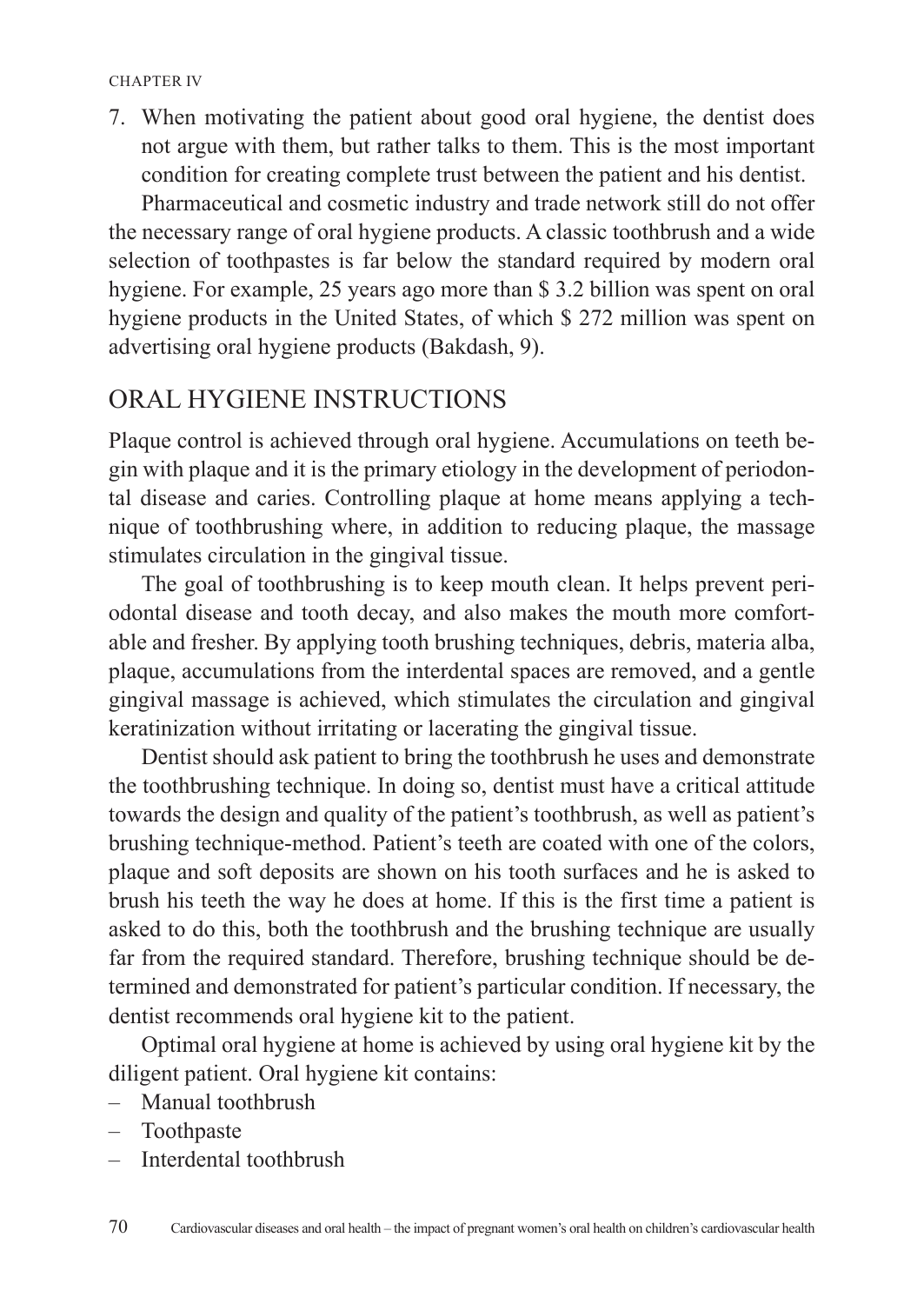- Dental stimulators
- Gum massage brush
- Interdental toothpicks
- Dental floss
- Plaque disclosing products
- Dental mirror
- Water flosser (shower, irrigator for mouth and teeth) and
- Electric toothbrush

The patient is invited for a check-up in ten days. At each check-up, the Oral Hygiene Index (IH) and Gingival Index Simplified (GIP) are evaluated and compared, and brushing technique is corrected. During these check-ups, an opinion is formed and a decision is made as to how much the patient is able and interested in cooperating with the dentist in order to improve his oral health.

An alternative approach to oral hygiene education could be this one: the patient is given one of the plaque indicators (1% gentian violet or 1% methylene blue, or erythrosine tablets). The patient is instructed to brush his teeth after dinner before going to bed the way he usually does. After brushing his teeth, the patient should use one of the indicators to color his teeth and rinse his mouth with excess paint. In the morning, after breakfast, the patient brushes his teeth until the paint is removed from all surfaces. The patient repeats this procedure every day. An assessment of oral hygiene and gingival condition is performed during the next check-up (after around 10 days), the patient recalled the experience, and an opinion is formed on the quality of possible cooperation with the patient. If a patient says that when brushing his teeth longer and more thoroughly in the evening, it was easier and faster to remove the stains from his teeth in the morning, such patient is a suitable candidate for future cooperation in order to improve his oral health. The specified brushing technique is recommended and demonstrated to the patient.

#### TEETH BRUSHING TECHNIQUES

Teeth should be brushed at least once every day after dinner and before going to bed.

It is best to brush your teeth twice a day  $-$  in the evening before bedtime and in the morning after breakfast.

It is ideal to brush your teeth after every meal.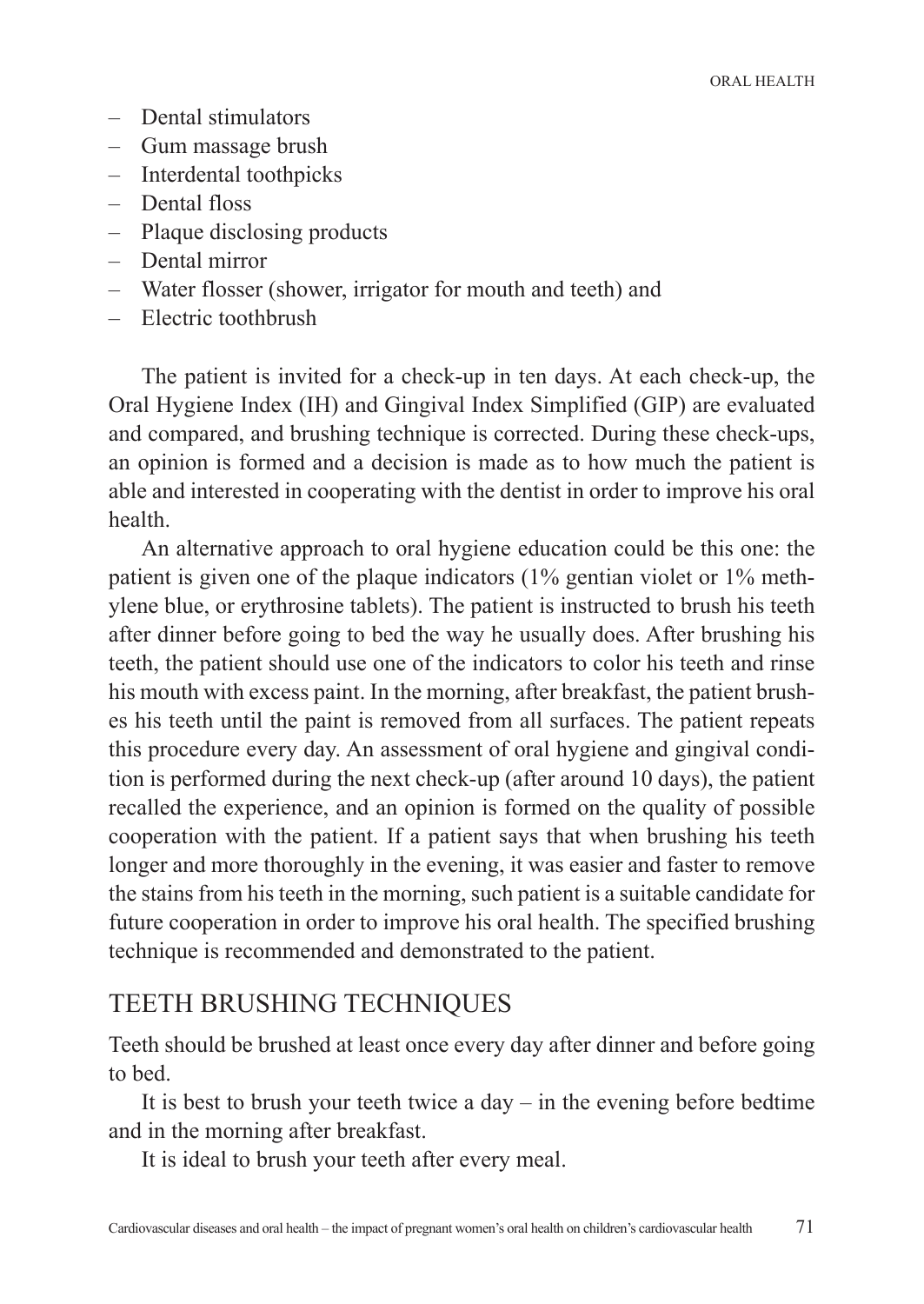The quality of brushing technique is more important than the frequency of brushing. The length of teeth brushing is important. Thus, it would be good to have 60 seconds hourglass timer in the bathroom.

It is recommended to eat an apple or a raw carrot after lunch, since this mechanically cleans the tooth surfaces well.

There are several brushing techniques and some of them are:

- 1. Scrub brush technique
- 2. The roll technique
- 3. Fones technique
- 4. Bass method sulcus cleaning method
- 5. Modified Stillman technique
- 6. Charter's method

They are not described in this text because students practice them during their practicum studies. References where they are described are only provided here (10).

### MANUAL TOOTHBRUSH VS. ELECTRIC TOOTHBRUSH

Electric toothbrushes started mass-producing after World War II. There have been numerous comparative discussions in the professional literature on the efficiency of electric and manual toothbrush. And it all boils down to the following:

- They are equally effective in removing plaque from teeth when used under the same conditions.
- They equally stimulate epithelial keratinization when used under the same conditions.
- Electric toothbrush is better for people with disabilities than manual toothbrush

In persons not highly motivated to oral health care, or in those who have difficulty in mastering suitable hand brushing technique, the use of an electric brush may result in better cleansing of the teeth. Oscillating-rotating movements, in addition to the combinations of horizontal and vertical movements, were developed in newer electric toothbrushes. These movements are more effective in removing plaque when time spent brushing teeth is shorter, and not only on vestibular and oral, but also on proximal surfaces (11). But for interdental proximal surfaces, we still need: interdental toothbrushes, dental stimulators, dental floss, interdental toothpicks (triangular cross-section), single-beam toothbrushes, water flosser.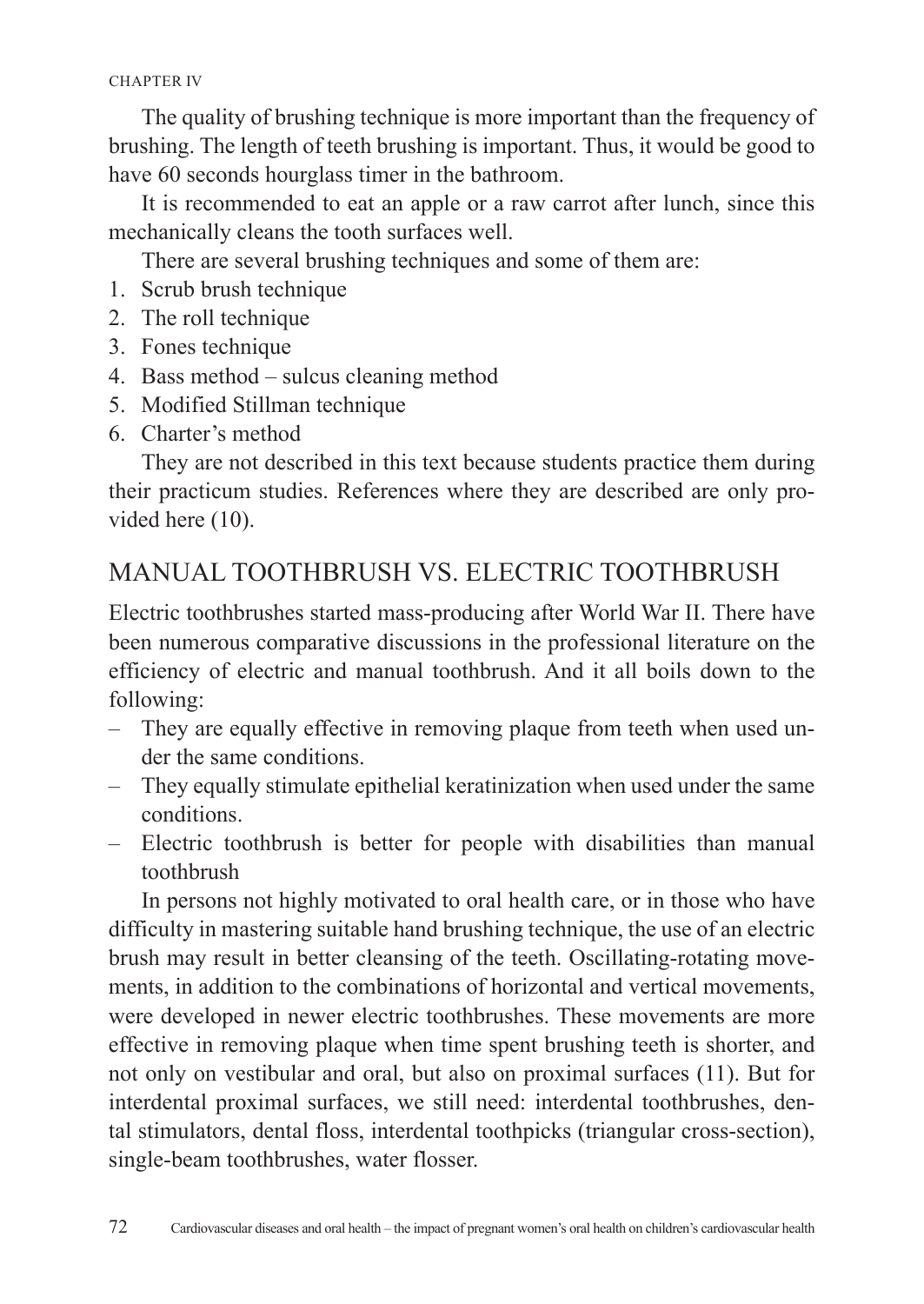Electric toothbrushes with horizontal, vertical, rotating and oscillating movements should be recommended to patients who are:

- Poorly motivated to maintain oral hygiene
- Have poor manual skills
- Physically or mentally disabled and
- Have poor plaque control.

# CHEMICAL METHODS FOR PLAQUE PREVENTION

Chlorhexidine in dental medicine is used for pre-surgical disinfection of the oral cavity and in endodontics. Inhibition of plaque formation is explained by cationic characteristic of chlorhexidine. It has strong affinity for the bacterial cell wall and, depending on its concentration, has a bacteriostatic or bactericidal effect. The effect of chlorhexidine on plaque inhibition is extended to the anionic bond, which has an affinity toward pellicle and salivary glycoproteins. Rinsing twice a day with 10 ml of a 0.2% chlorhexidine solution results in plaque inhibition (12). Chlorhexidine is more effective as a preventative agent than as a therapeutic agent (13, 14).

Chlorhexidine is used:

- In addition to oral hygiene products
- In professional prevention
- In postoperative care, including periodontal surgery
- For mouth disinfection and irrigation before dental treatment in the dentist's office
- For patients with intermaxillary fixation
- In oral hygiene to improve the oral health of people with physical and mental disability
- by individuals with compromised health prone to oral infections (blood dyscrasias, chemo and radiotherapy, organ transplantation - bone marrow)
- High-caries risk patients
- For recurrent oral ulcers (reduces ulceration contamination)
- For fixed and mobile orthodontic appliances
- In case of stomatitis in combination (chlorhexidine and antifungal).

Side effects of chlorhexidine use can lead to:

- Staining of teeth, cavity fillings and tongue
- Alteration in taste perception, salty taste first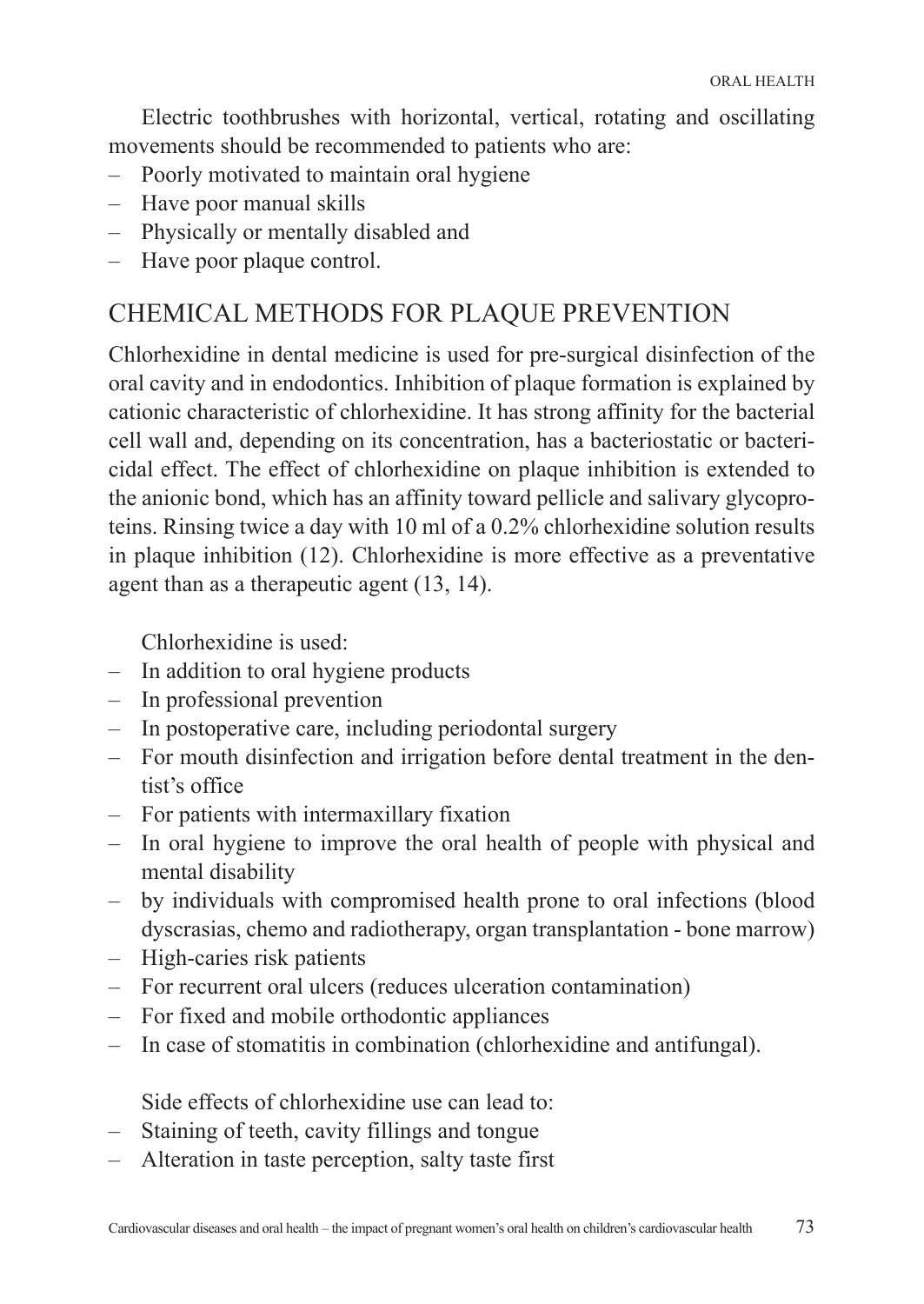- Desquamation and erosion of oral mucosa
- Unilateral or bilateral parotid swelling, which is rare but difficult to explain
- Increased formation of supragingival calculus, due to precipitation of salivary proteins and/or precipitation of inorganic salts on the pelican layer
- If swallowed, it causes temporary stomach aches

Due to all of the above mentioned, chlorhexidine digluconate is used 10 to 14 days.

# POSSIBLE FOCAL DISEASES OF ODONTOGENIC ETIOLOGY characterized by the existence of true/periodontal pocket.

Billings, in a publication from 1914, claims that infected teeth and tonsils may be responsible for the development of: endocarditis, arthritis, rheumatism, nephritis and other systemic diseases of unknown etiology (15). This opinion, due to the prevention of focal infection, drastically reduced endodontic treatments and showed the unreasonable mass extractions of teeth. This significantly increased the unreasonable toothlessness of the patients and compromised and discredited the significance of the focal infection. British Dental Association and American Association of Endodontist have taken the official stance that correct endodontic treatments are not responsible for the development of systemic diseases (16, 17). In recent years, the concept of odontogenic focal infection, i.e., systemic diseases of oral bacteria, is particularly related to chronic periodontitis and systemic diseases. The term "PERIODONTAL MEDICINE" was introduced at the World Workshop in Periodontics in 1996 by Offenbacher (18). In 1998, American Academy of Periodontology (AAP) declared that periodontal infection could play an important role as a potential risk factor for systemic diseases (19). There is general agreement that oral status is related to general/systemic health, because poor oral health may be related with other diseases or predispose to systemic disease (20). Susceptibility to some fatal systemic diseases is significantly higher in individuals with periodontitis than in healthy ones (e.g., coronary heart disease). The pioneering approach of periodontal medicine has helped to renew attention on the theory of focal infection and the deepening of the relationship between chronic gingivitis/periodontitis and systemic health.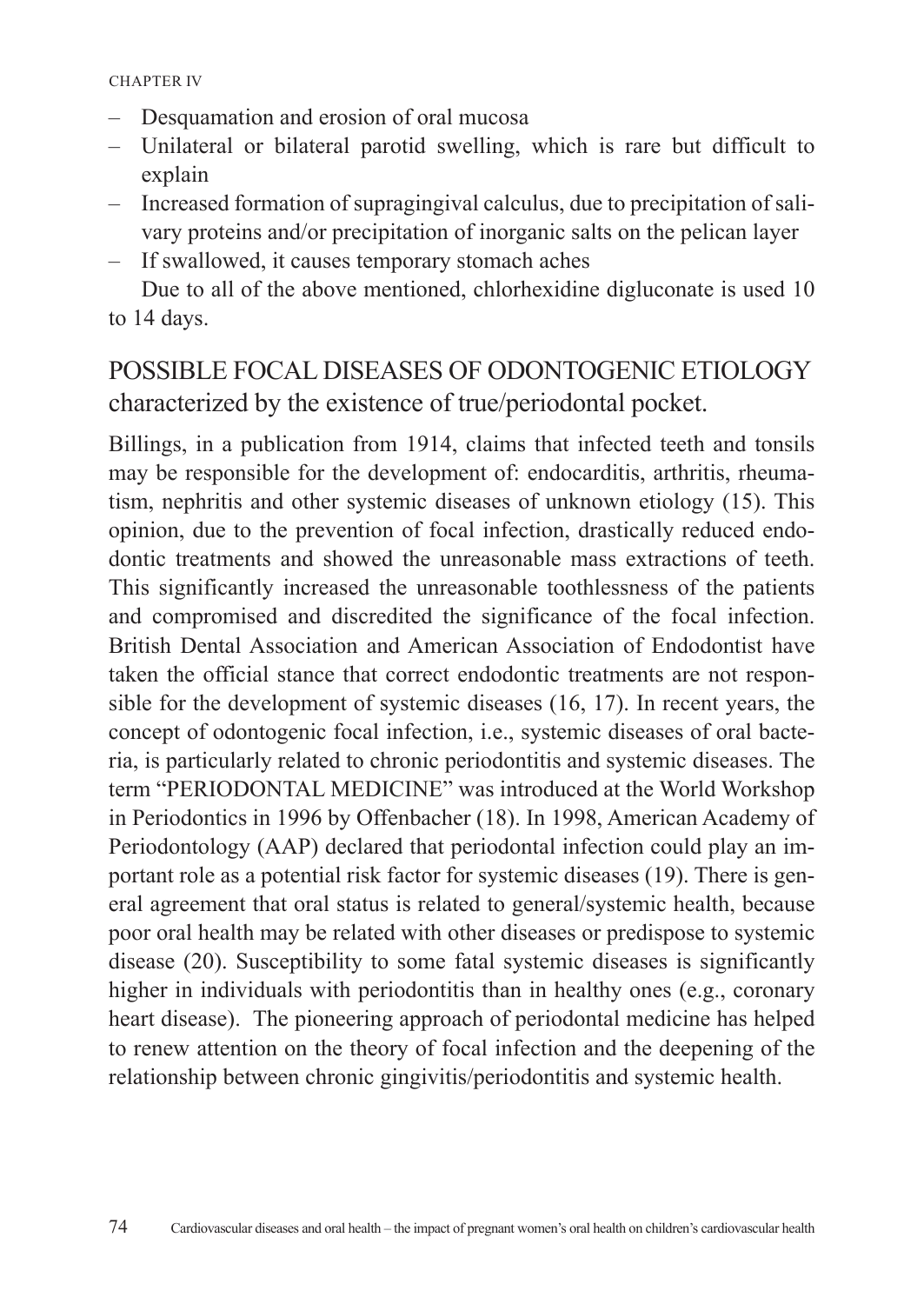# PATHOPHYSIOLOGY OF CHRONIC PERIODONTITIS

There is biofilm on hard surfaces of periodontal i.e., true pocket (crown, neck, root). Dental plaque is the community of microorganisms found on a tooth surface as a biofilm. There is an accumulation of subgingival plaque in the pocket which differs qualitatively in its composition from supragingival plaque. In 1 mg of dental plaque, more than 100 million bacteria (10<sup>8</sup> ) are present and over 300 species have been isolated. Among Gram-negative bacteria, the following pathogens are prominent: Porphyromonas gingivalis, Prevotella intermedia, Prevotella melaninogenica, Treponema denticola, Tannerella forsythensis, Campylobacter rectus,

Aggregatibacter actinomycetemcomitans  $-$  A.a.  $(21, 22, 23)$ . There is an equilibrium between the microorganisms in the periodontal pocket and the macroorganism, but if the equilibrium is compromised, either by microorganisms (increase in their number, virulence, reduction of the antibiotic process) or by the macroorganism (weakened immune system), it causes pathophysiological mechanisms to change. Periodontal pathogens, as well as their toxic substances (cytolytic enzymes) have access to circulation through the inflamed and/or ulcerated epithelium of the periodontal pocket. Moreover, within the inflamed gingival tissue, there are a number of inflammatory mediators, such as tumor necrosis factor-alpha, interleukin 1 beta, prostaglandin E2, and Gama interferon. These can enter the blood stream and contribute to metastatic infection on already altered tissues/organs.

There are three possible mechanisms:

- Metastatic infection caused by translocation of Gama-negative bacteria from the periodontal pocket, i.e., transient bacteremia
- Metastatic injury of vascular lesions from the effect of circulating microbial toxins and pro-inflammatory mediators, and
- Metastatic inflammation due to the immunological response to the periodontal pathogens and their toxins (24, 25, 26).

# CHRONIC PERIODONTITIS AS A RISK FACTOR FOR SYSTEMIC DISEASES AND SOME PHYSIOLOGICAL **CONDITIONS**

Epidemiological and clinical studies provide data on the association between chronic periodontitis and systemic diseases: cardiovascular, respiratory rheumatoid and the effects on diabetes mellitus, osteoporosis, pregnancy, etc. (27, 28).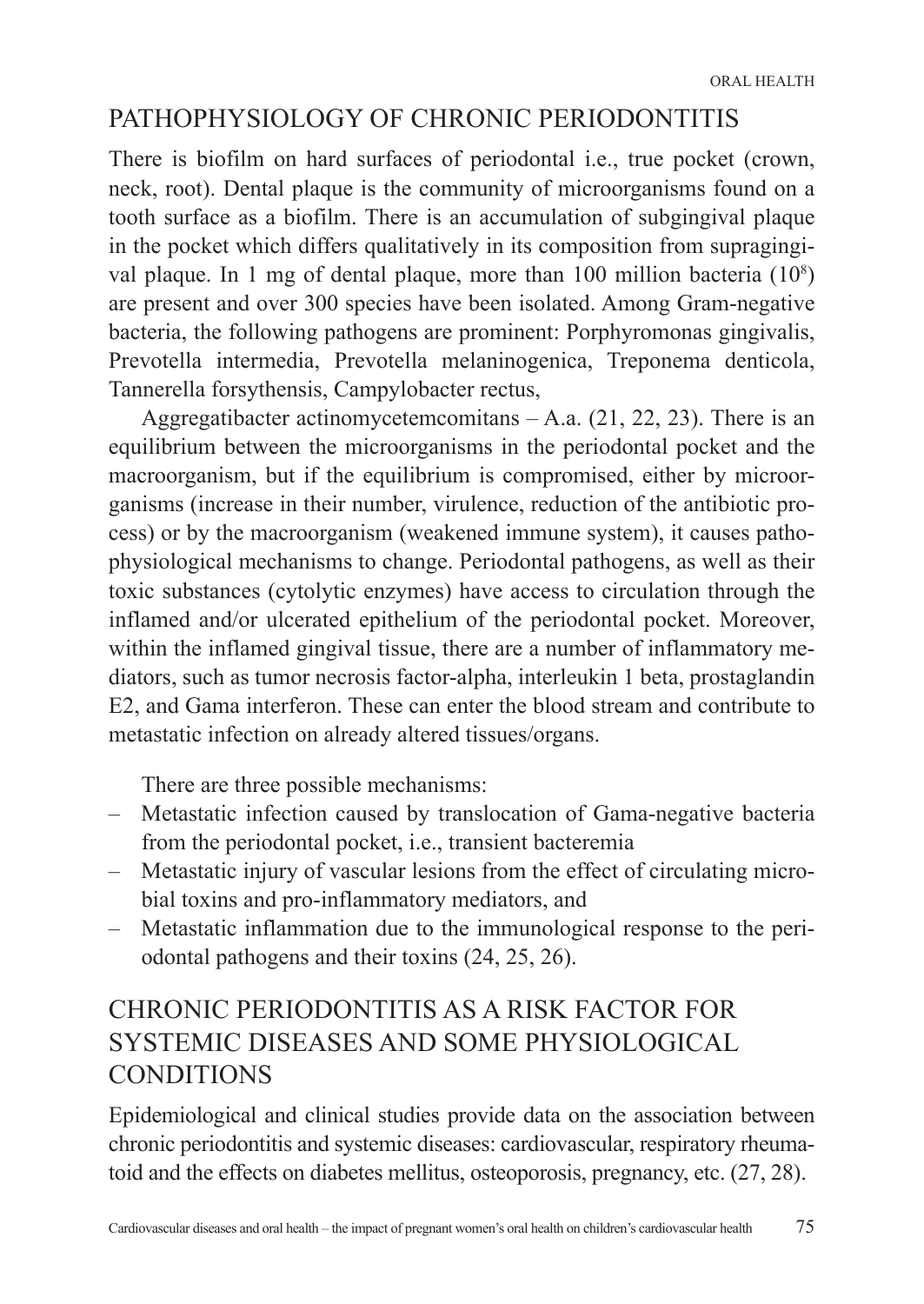CARDIOVASCULAR DISEASES include atherosclerosis, hypertension, coronary heart disease, myocardial infraction, angina pectoris, peripheral arterial disease, and stroke. Atherosclerosis is the main cause of all cardiovascular diseases (29). There are studies that support the evidence that chronic periodontitis increases the level of systemic inflammation as measured by C-reactive protein (CRP) and other biomarkers (30). Periodontal pathogens can directly infect the vascular endothelium and atherosclerotic plaques, causing inflammation. Moreover, periodontal pathogens can produce variety of virulence factors (adhesions, hemolysins) that have harmful effect on vascular system, resulting in platelet adhesion and aggregation, formation of lipid-laden foam cells and deposits of cholesterol, all factors contributing to the formation of atheroma (31). Treatment of chronic periodontitis decreases systemic markers of inflammation (32).

ETIOLOGY FACTORS of periodontal diseases are classified into:

- Local
- Systemic and
- Hereditary

Biochemical-based explanation of heredity has advanced the biomedical sciences. Consequently, human genetics is gaining more and more importance in clinical medicine, because it determines the guidelines in the etiopathogenesis of certain diseases, and sometimes allows their prophylaxis. Dental medicine as a branch of clinical medicine has a special interest in human genetics. The orofacial region is accessible to direct dental inspection; therefore, the dentist objectively has more opportunities to observe a certain casuistry from a hereditary point of view (33, 34). Orofacial genetics exists as a branch of human genetics (35). Areas of orofacial genetics are related to the growth and development of the orofacial system as well as its hereditary anomalies, occlusal anomalies, dental defects, pathological changes of the tooth and its supporting structures.

Some conditions of genetic origin can affect periodontal tissues. They are rare, but they indicate the effect of genetic factors on the condition of the periodontium, i.e., pathological events in it. Eleven diagnoses are given (34):

- Down syndrome
- Hypophosphatasia
- Papillon-Lefevre syndrome
- Ehlers-Danlos syndrome
- Hereditary gingival fibromatosis
- Mucopolysaccharidosis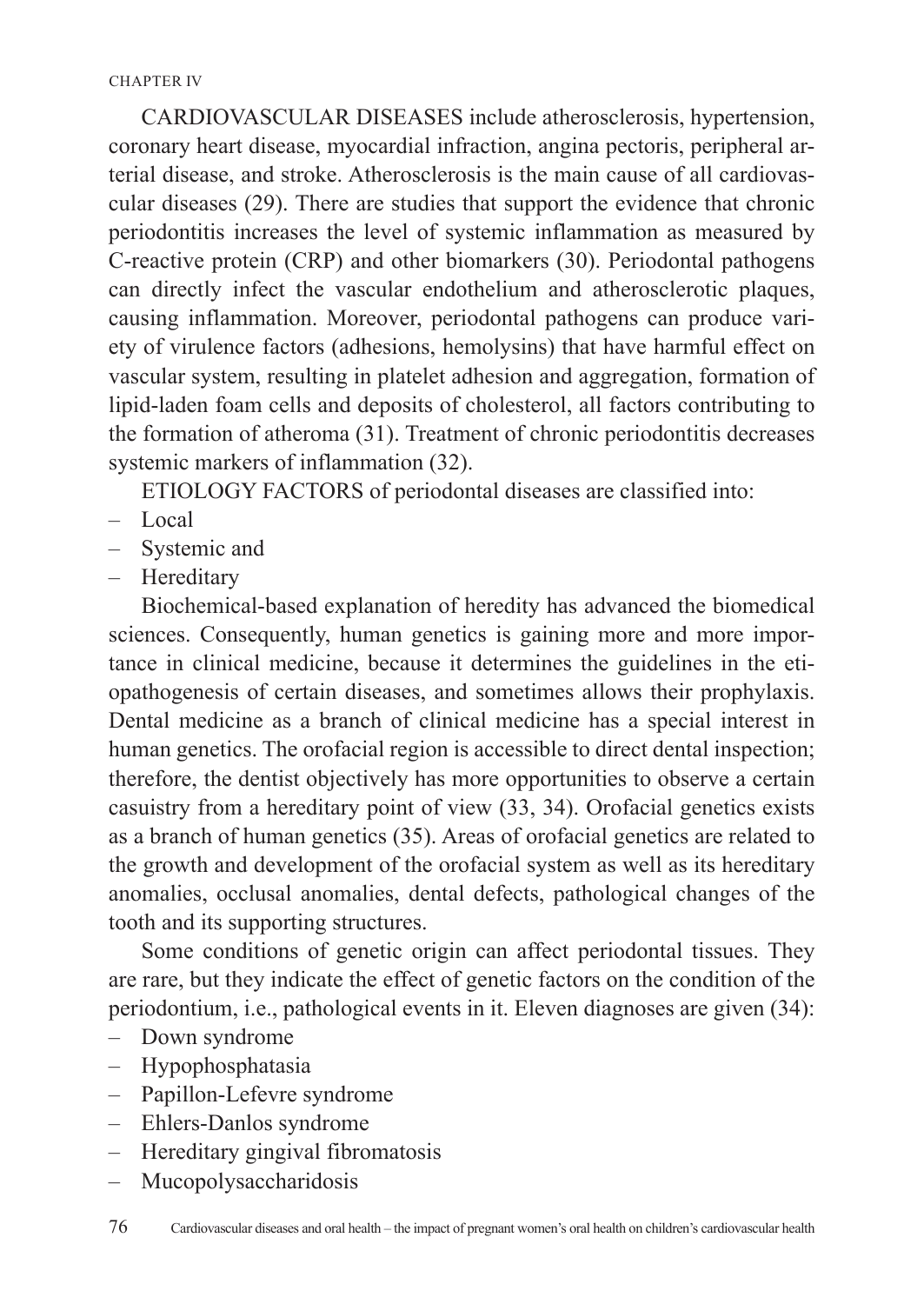- Hyperoxaluria
- Acatalasemia
- Cyclic neutropenia
- Familial neutropenia
- Chediak-Higashi syndrome

Many diseases have a complex etiopathogenesis. For example, it is well known that the interaction of hereditary and environmental factors determines the occurrence of diseases such as heart disease, hypertension, cancer, Alzheimer's disease, etc.

Genes thought to be involved in complex multifactorial diseases are called MODIFIED GENES FOR THAT DISEASE. They are in contrast with the MAIN GENE FOR THAT DISEASE that is in accordance with Mendel's laws. They are responsible for the onset of disease in the presence of a mutant allele, like in the case of cystic fibrosis, a deadly inherited disease (36).

Genetic research on periodontitis conducted up to the year 2000 shows that periodontitis follows Mendel's principle. In the incestuous marriage of Jordanian relatives, a gene was identified and localized on chromosome 11, which is responsible for the severe form of prepubertal periodontitis (37).

A meta-analysis presented at EuroPerio 9 held in Amsterdam from 19th to 23rd June 2018, has found that periodontal disease and coronary artery disease share a common genetic basis in the promoter region of the VAMP 8 gene (Vesicle-Associated Membrane Protein 8). The gene that was more frequent in coronary artery diseases and periodontitis cases than in healthy controls, indicated the involvement of VAMP 8 gene in etiopathogenesis of both diseases. Schaefer singled out individuals who may share a genetic predisposition involving the VAMP8 function, which increases the risk for both diseases. Schaefer's general message for the public was that the most efficient way to prevent the onset of both heart and periodontal diseases is to quit smoking and live healthy (38).

CHRONIC PERIODONTITIS AND PULMONARY INFECTIONS: dental plaque may represent a source of potential respiratory pathogens, particularly in hospitalized patients in intensive care units and persons in retirement homes. Poor oral hygiene and chronic periodontitis may influence the initiation of pulmonary infection. Oral bacteria (A.a., Actinomyces israelii, Capnocytophaga spp., Eikenella corrodens and Prevotella intermedia) may be aspirated into the lower respiratory tract and lungs and cause infection (39, 40). In hospitalized patients in intensive care units, oral hygiene improvement obtained by mechanical (proper teeth brushing) and/or topical chemical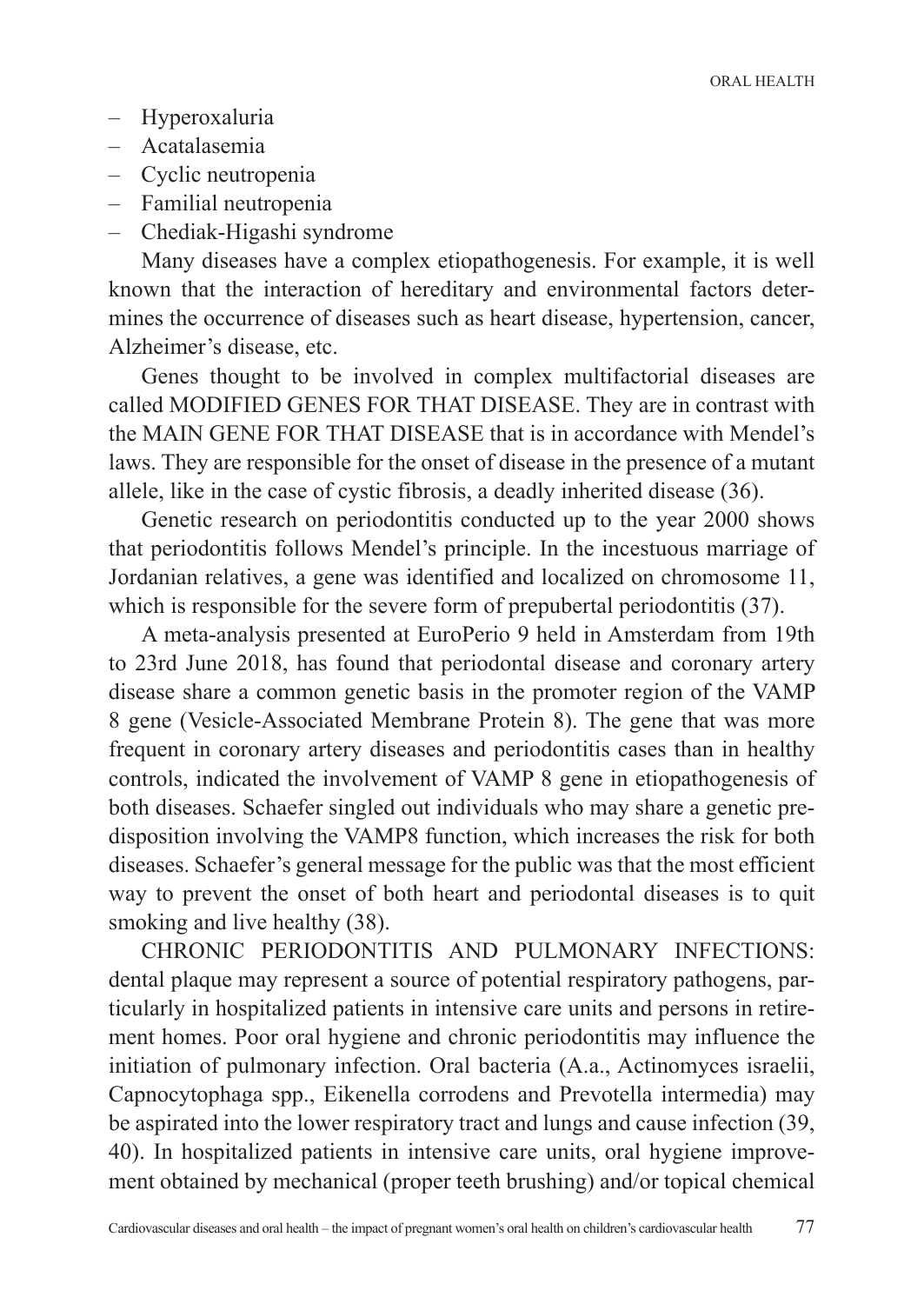disinfection (rinsing mouth with chlorhexidine solution) decreased the incidence of pneumonia up to 40% (41).

UNTREATED DENTAL INFECTION in immune suppressed patients with kidney transplant can lead to transplant rejection. For these reasons, a collaboration between the dentist and nephrologist/urologist must be established. Transplant centers demand dental check-up in their pre-transplant protocol (42).

RHEUMATOID ARTHRITIS is systemic autoimmune inflammatory disease that is characterized by synovitis with the destruction of joint connective tissue and bone, resulting in structural damage, decreased mobility and loss of articular function. Rheumatoid arthritis is associated with significant morbidity and leads to premature death (43). The etiology of rheumatoid arthritis remains unclear. Infectious agents may play a role in the loss of self-tolerance, which leads to self-destruction, and consequent development of an autoimmune disease. High levels of periodontal bacteria antibodies have been found in the serum of synovial fluid of rheumatoid arthritis patients (44, 45, 46).

DIABETES MELLITUS is chronic, hormonal disease related to the endocrine component of the pancreas, whose beta cells of Langerhans islets create insulin, while alpha cells create glucagon. Diabetes is a disorder cause by inadequate insulin function (47). In the center of the pathogenetic mechanisms of diabetes are changes occurring in the walls of blood vessels in terms of diabetic angiopathy. Diabetes is interesting for dentists, from a professional point, from four aspects:

- Due to the effect of diabetes on orofacial tissues
- Due to the effect of tooth and gum disease on diabetes
- Due to the connection between internal medicine (diabetology) and dental therapy, and
- Due to oral changes as initial symptomatology in undiagnosed diabetes (48, 49, 50).

Chronic periodontitis may impact the metabolic state of diabetes. Patients with periodontitis have a higher concentration of inflammatory serum markers (CRP, IL-6, and fibrinogen) than patients without periodontitis. Blood sugar levels control in chronic periodontitis may be complicated by constant reservoir of Gama-negative bacteria that are in the periodontal pocket, leading to increased periodontal tissue destruction. Systemic inflammation increases insulin resistance and makes it difficult for patients to control blood glucose levels. Periodontal treatments (mechanical and antibiotic) leading to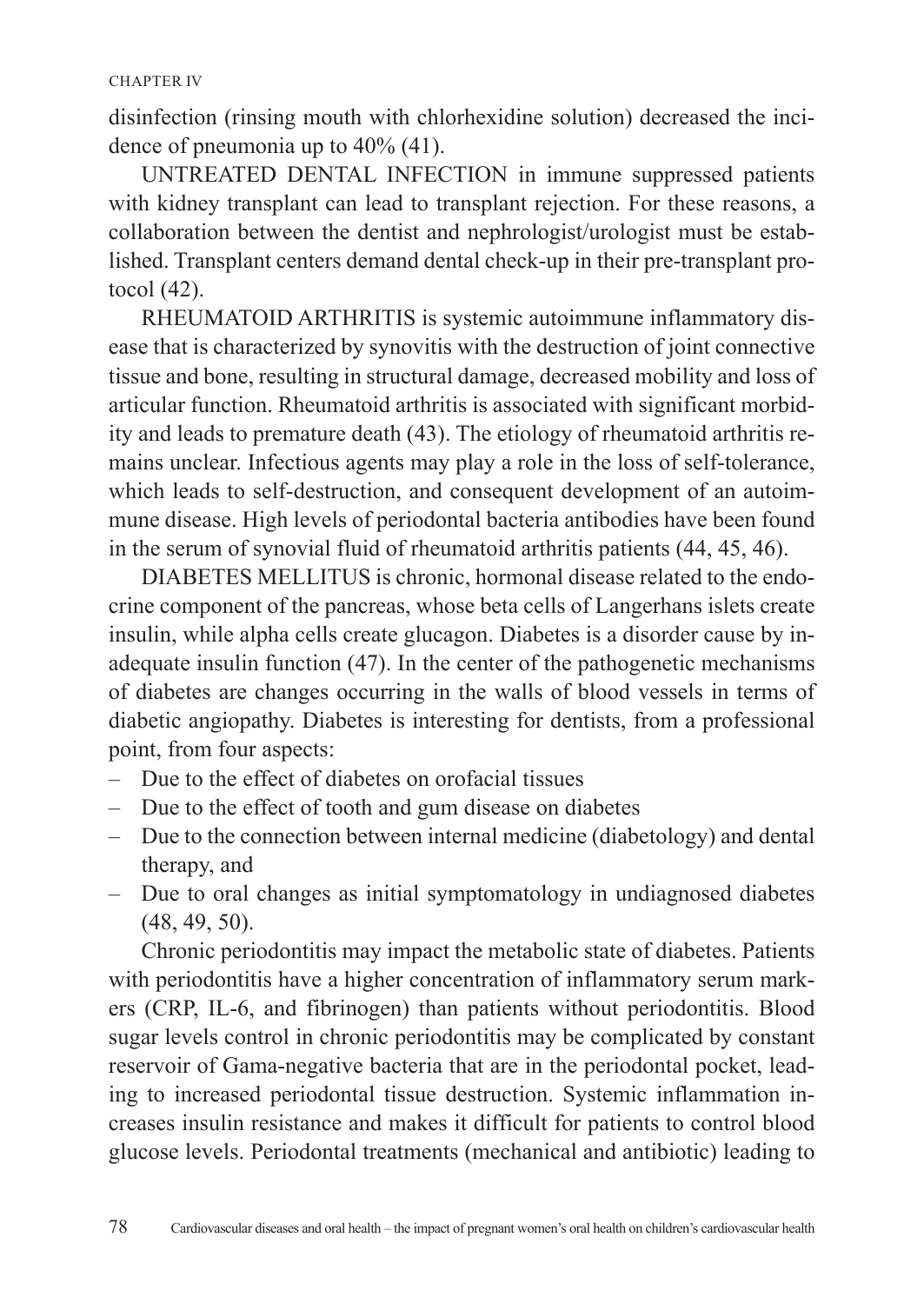a reduction of gingival tissue inflammation may reduce systemic inflammation and help glycemic control (51, 52).

OSTEOPOROSIS is a systemic skeletal disease characterized by low bone mass and micro-architectural deterioration of bone tissue, with an increase in fragility and susceptibility to fracture of bones (53). In the past, osteoporosis was considered a physiological process associated with ageing.

Today it is viewed as a heterogeneous chronic systemic condition which etiology is attributed to various endocrine, metabolic and individual factors. Osteoporosis has recently received increasing attention in relation to chronic periodontitis in postmenopausal women. Osteoporosis and chronic periodontitis are bone resorptive diseases sharing common risk factors (sex, heredity, cigarette smoking and systemic diseases) that affect or modulate the process of both diseases (54, 55, 56, 57).

REPRODUCTIVE GLANDS have exocrine (reproductive) and endocrine function. Endocrine function in men is connected to the testicular hormones – testosterone, and in women to ovaries hormones – estrogen and progesterone. In certain periods of life, the activity of gonads, i.e., the secretion of sex hormones is different. During this period, oral mucous have different reactivity, which is especially increased by local irritations, and plethora, diversity and virulence of oral flora.

Following diagnosis are not rare in dental medicine: gingival hyperplasia, gingivitis menstrualis, aphthae menstrualis recidivantes, recurrent herpes, gingivitis gravidarum, desquamative gingivitis, stomatitis climacteric (48, 58).

PREGNANCY is diagnosed based on medical history, absence of menstruation and pregnancy test. Pregnant women should avoid diagnostic methods with ionizing radiation, the use of drugs, amalgam fillings (mercury), exclude the use of alcohol and tobacco, beware of infections. During pregnancy, women should focus on educating themselves about their oral health and their future baby. The following medical history is important:

- Pregnancy trimester
- Were there any complications related to the pregnancy
- Blood pressure value

In the first trimester, organogenesis occurs, and the fetus is particularly sensitive to teratogenic effects of drugs, febrile conditions, and spontaneous termination of pregnancy.

The second trimester is the ideal time to perform routine dental care: dental prophylaxis in pregnant women, treatment of caries and gingivitis and periodontal diseases (gingivitis gravidarum). The following is contraindicated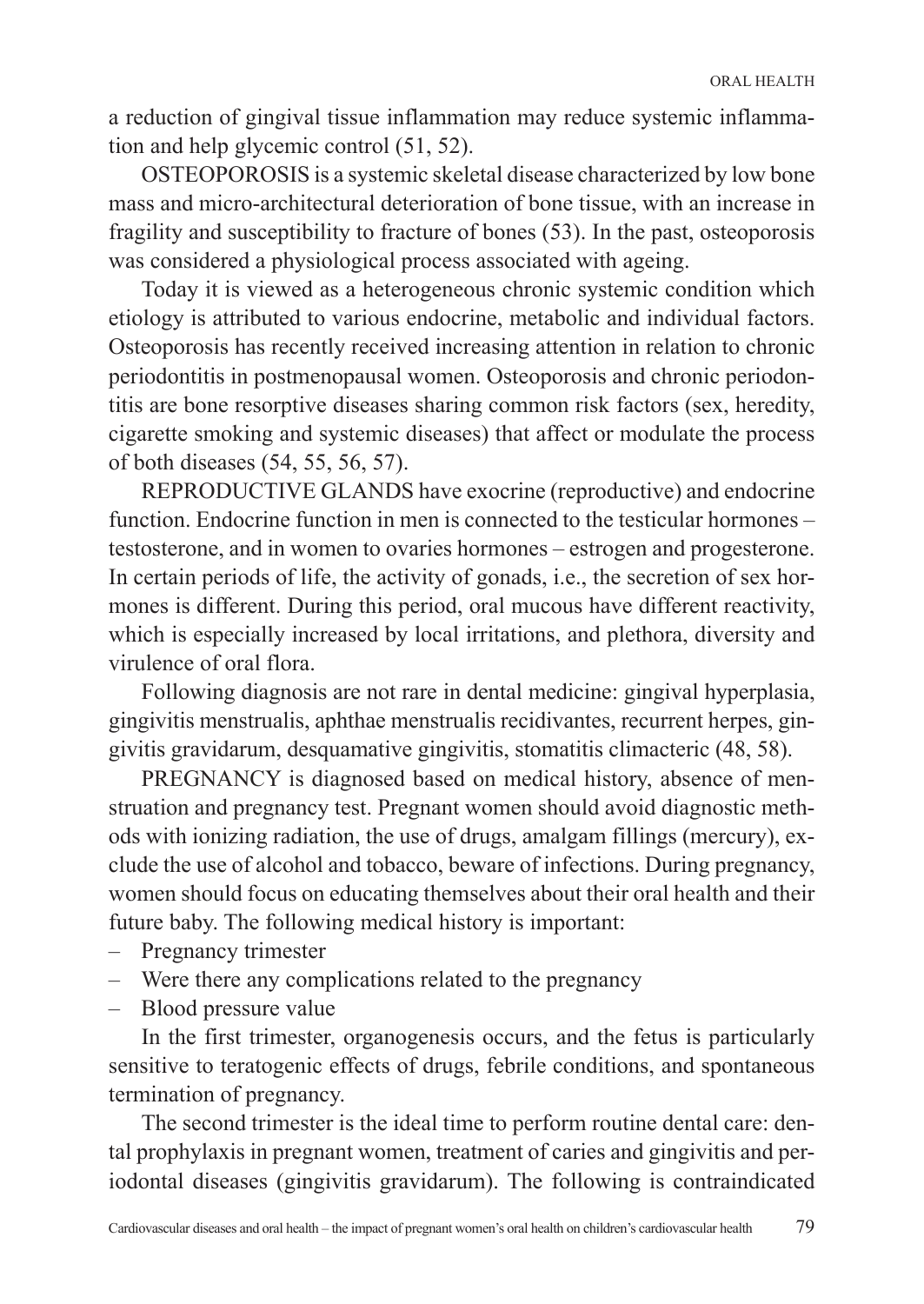#### CHAPTER IV

in pregnancy: X-rays, aspirin, antifibrinolytics, barbiturates, systemic corticosteroids, vasoconstrictors in local anesthetics, gentamicin, sulfonamides, tetracyclines, drugs that cause respiratory depression, periodontal surgery techniques.

There are some risks to the cardiovascular system in the third trimester. Blood volume increases by 40% and erythrocyte volume by 15-20%.

Following conditions occur: fatigue, syncope, hypertension, anemia, low hematocrit, hypotensive syndrome in the supine position due to compression of caudal vena cava (hypotension, bradycardia, nausea, sweating, weakness, need for air), the condition instantly improves if the pregnant woman lies down on her left side, preeclampsia (hypertension, and proteinuria) and eclampsia (malignant hypertension, loss of consciousness, and encephalopathy).

LACTATION – although the amount of medicine in breast milk does not exceed 2% of the dose, it is still useful for a breastfeeding mother to take the medicine after breastfeeding. Some drugs are contraindicated for breastfeeding women: anti-cancer drugs, radioactive drugs, lithium, aspirin, atropine, phenytoin, phenothiazine, systemic corticosteroids, erythromycin, metronidazole, penicillin, sulfonamides, tetracyclines. (48, 58).

PERIODONTAL INFECTION can have a significant impact on the course of pregnancy for both the fetus and the mother. Consequences of periodontal infection on the fetus may include termination of pregnancy, premature birth (birth before 37 weeks of gestation), low birth weight  $(> 2.500 \text{ g})$ , and for the mother may include gingivitis/periodontitis gravidarum and preeclampsia (59).

Periodontal pathogens, by means of maternal bacteremia transplacental passage, result in an intrauterine infection. Pro-inflammatory cytokines release endotoxins (lipopolysaccharide – LPS) which may precipitate in premature birth (59). Thus, dentists should motivate, educate, and instruct pregnant women about better oral hygiene, and in dental treatments have control over orodental lesions, especially gingival/periodontal pockets (60, 61, 62). This reduces complications during pregnancy for both the fetus and pregnant women.

### DENTAAL ASPECT OF INFECTIVE ENDOCARDITIS **PREVENTION**

The example of the prophylaxis of infective endocarditis demonstrates the attitude that the dentist should have towards patients with affected organs of greater vital importance. American professor Stanley Robbins, the author of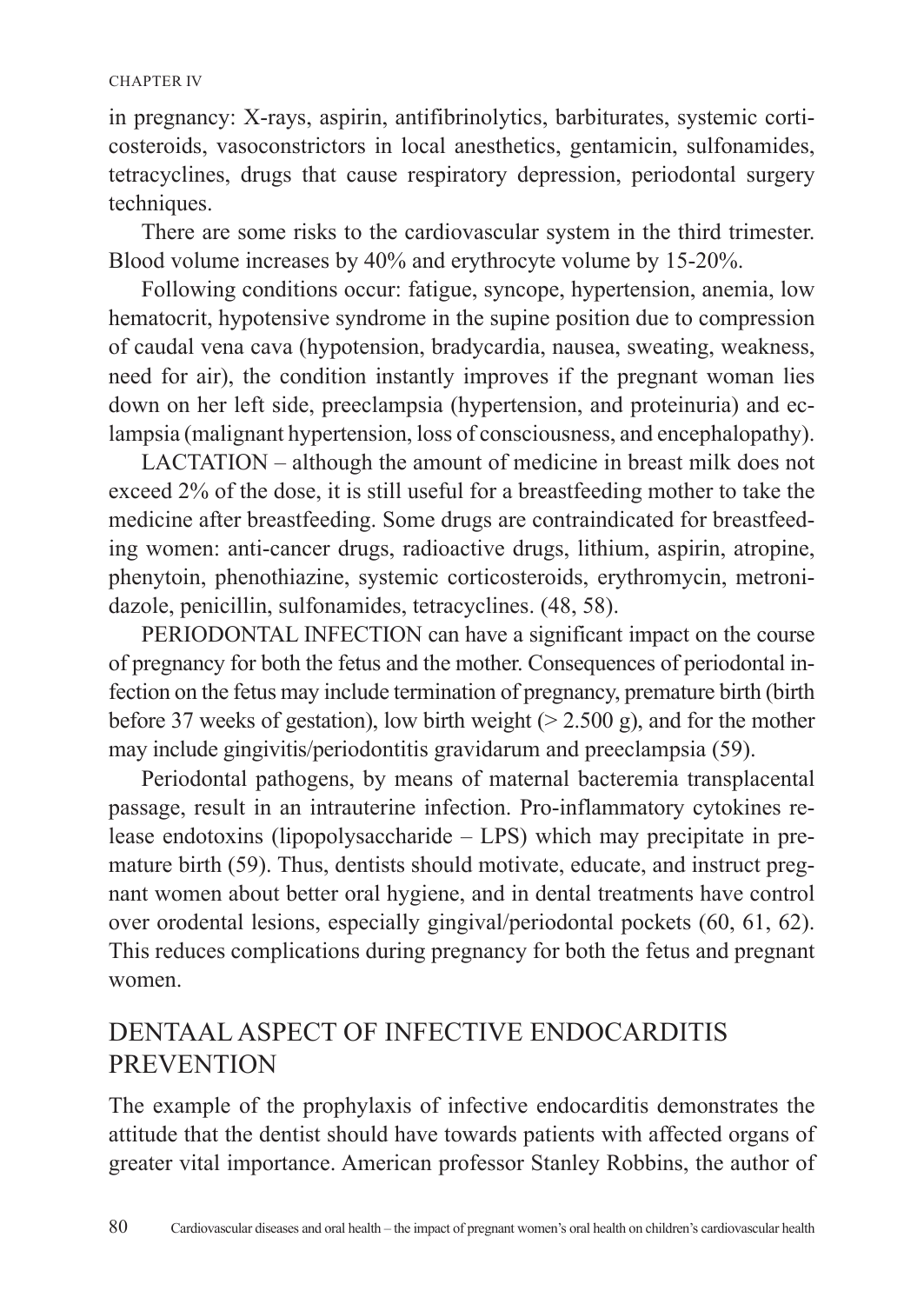the textbook "Pathologic Basis of Disease", which is translated into BHS, lists the most common entry points of infection in the development of infective endocarditis (63):

- 1. Dental infection and intervention
- 2. Using examining instruments in urinary tract
- 3. Respiratory infections
- 4. Skin infections
- 5. Puerperal sepsis
- 6. Infected burns
- 7. Surgical procedures on the heart
- 8. Valvular prostheses
- 9. Catheter-related bloodstream infections
- 10. Giving injections to addicts

According to this Robinson's priority list, dental infections and interventions are the number one cause of infective endocarditis.

During the 15-year period, 176 patients diagnosed with infective endocarditis were treated at the Cardiology Clinic of the University Hospital Center Sisters of Mercy in Zagreb. Medical history of thirty-two patients showed that infective endocarditis was preceded by some dental infections or treatment (64). The fact that dental casuistry preceded in 18.2% of cases of infective endocarditis call for caution when dealing with bleeding dental interventions, in order to prevent infective endocarditis.

Cawson estimates that 6 to 10% of cases of infective endocarditis occur after dental interventions (65).

Simmons et al estimate that around 1,500 patients in the UK get infective endocarditis each year. About 10% of them became ill after dental interventions (66). Bleeding dental procedures are likely to result in transient bacteremia. Bacteria settle easily - they are implanted on the damaged heart tissue (atherosclerotic disease, congenital heart defects, rheumatic disease, luteal heart infection).

According to the American Heart Association (AHA), high-risk patients with infective endocarditis are:

- Prosthetic cardiac valve
- Previous infective endocarditis
- Cyanotic congenital heart disease (Tetralogy of Fallot).

Moderate risk patients are:

– Acquired valve disease (rheumatic heart disease)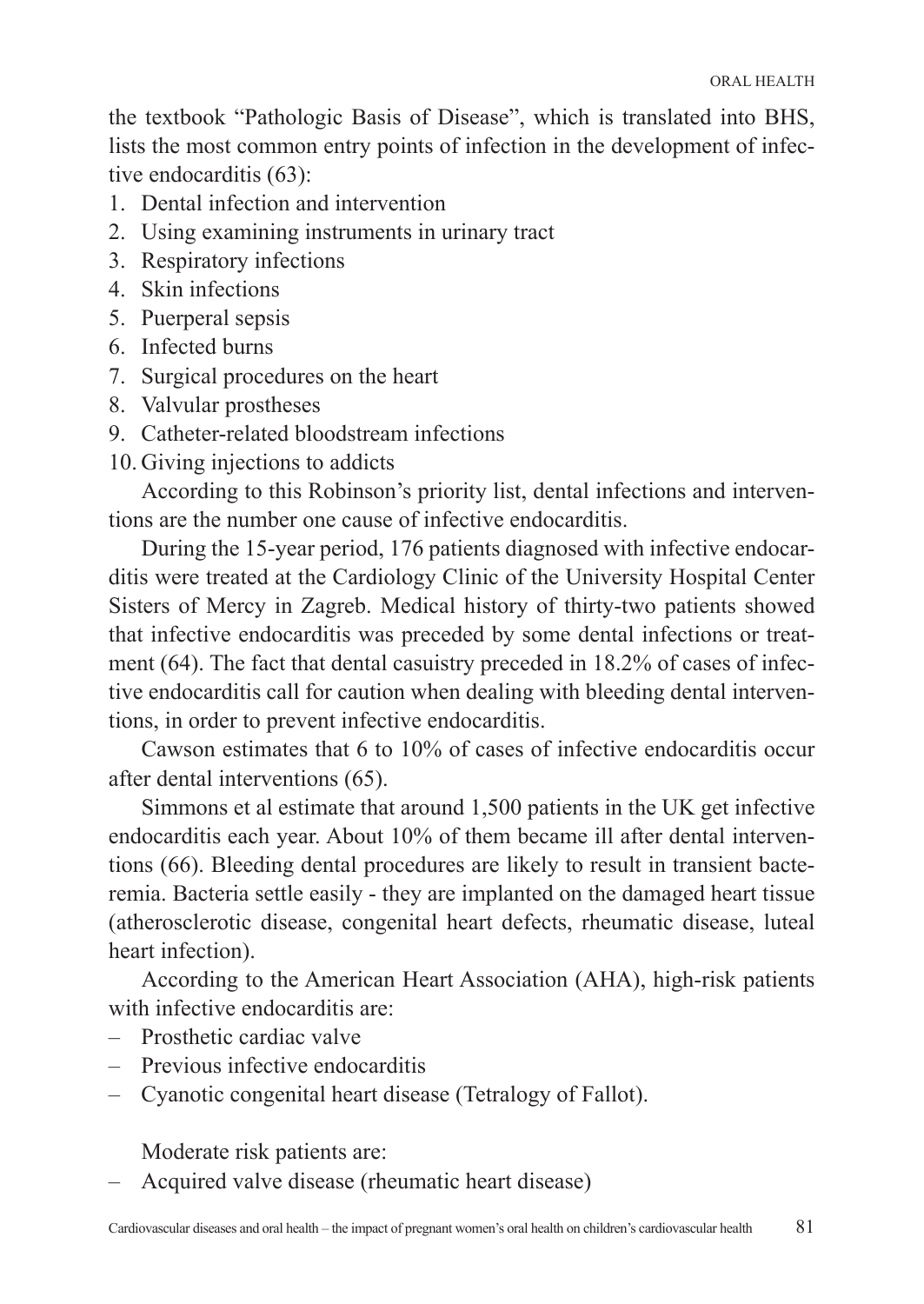- Other congenital heart defects
- Hypertrophic cardiomyopathy
- Mitral valve prolapse with valve regurgitation (67, 68, 69).

According to the AHA, dental procedures that require prophylaxis of infective endocarditis are:

- Extraction of permanent teeth
- Periodontal treatment periodontal surgery, scraping and polishing of tooth roots, probing pockets, periodontal examination - recall
- Endodontic instrumentation which becomes periapical
- Dental implants
- Subgingival application of antibiotic in cartridges
- Incision and drainage of infected tissue
- Intraligamentary injection of the local anesthesia.

Dental procedures that do not require prophylaxis of infective endocarditis are:

- Cavity filling
- Prosthetic restoration of extracted teeth
- Local anesthesia, not intraligamentary
- Extraction of primary teeth
- Rubber dam application
- Mobile dentures
- Orthodontic appliances
- Adjustment of orthodontic appliances if gingiva is not injured
- Taking teeth prints
- Fluoride treatment of teeth
- Dental radiography (67, 68, 69).

# **CONCLUSION**

The dominant problems of everyday dental practice include caries, periodontal diseases, occlusal anomalies, link between oral and general health and a holistic approach to the patient. Caries and periodontal diseases are both infectious diseases in etiology. Therefore, the prevention of caries and periodontal diseases is also the prevention of odontogenic foci. Oral hygiene, regular and correct brushing technique, is the best way to prevent gingivitis and thus chronic periodontitis. Periodontal pocket is the biggest problem in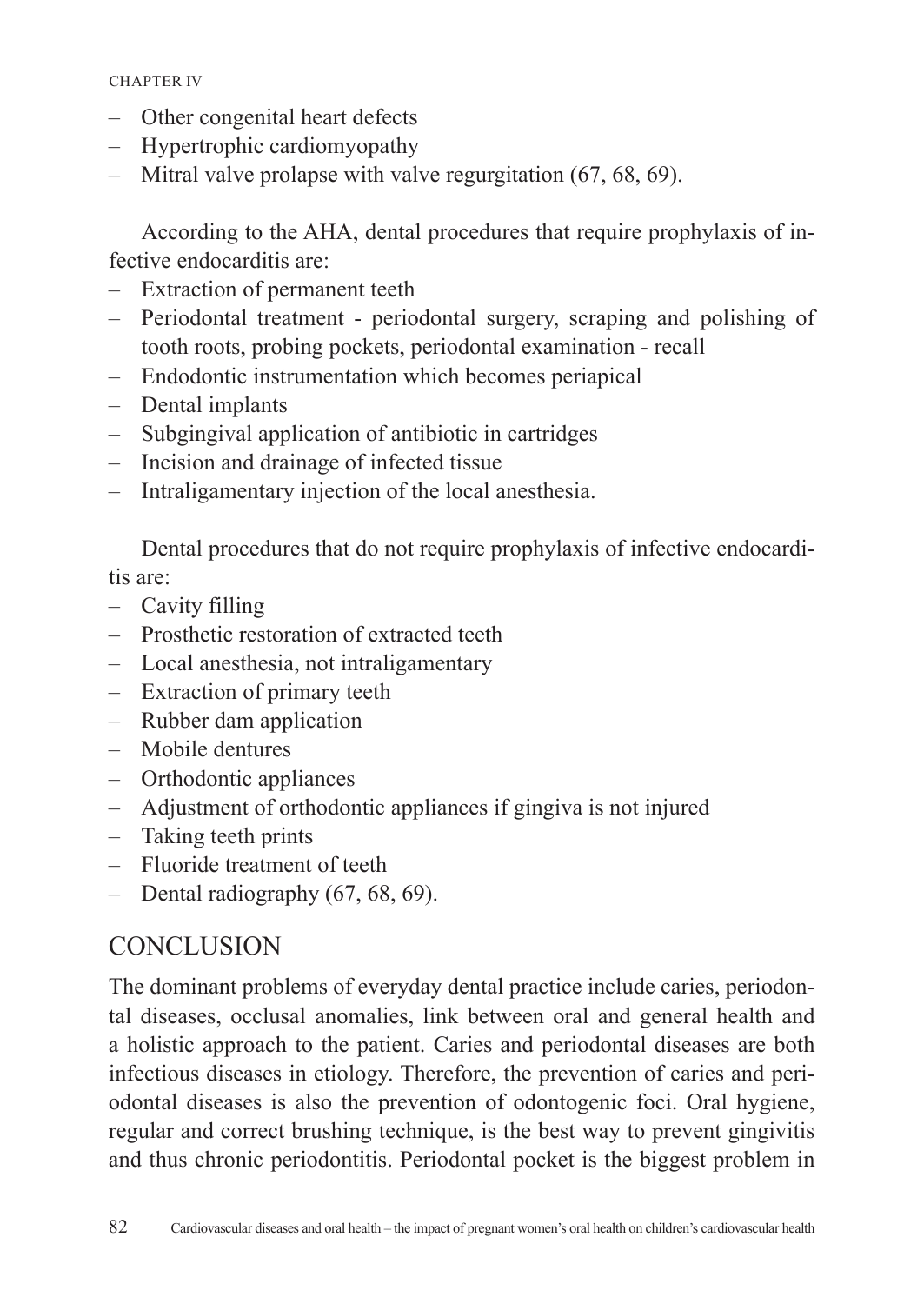periodontology and a risk factor for the occurrence or worsening of systemic focal disease.

Characteristics of the periodontal pocket important for understanding focal infection are:

- Infection is always present in the periodontal pocket
- Periodontal pocket flora is large (108 microbes in 1 mg of plaque), diverse (over 300 species), virulent, with a tendency to penetrate through the epithelium of the pocket into the blood circulation
- Periodontal pocket is under constant mechanical load during chewing, swallowing and talking which contributes to the penetration of bacteria and their products into the blood circulation
- Periodontal pockets are more common in elderly who are less resistant, which makes them more susceptible to infection
- Emphasize to patient the importance their general and oral health through healthy lifestyles (diet, physical activity, general and oral hygiene), without bad habits (smoking, alcohol, black coffee, addictions, stressful situations)
- Iatrogenesis favors the formation of focal orodental foci. Therefore, in everyday dental practice, dentists need to pay more attention to *lege artis* work and timely treatments. Dentists must be competent, professional, precise, conscientious and responsible in order to avoid or reduce iatrogenesis to its minimum with proper treatment methods. The iatrogenic etiology of the disease or injury may also have forensic consequences.
- Focal infection is a great physical, mental, health, work and personal burden for the patient, his family, his workplace and society as a whole. Therefore, focal infection and the diseases that are caused by it have a significant social dimension, like: costs of treatment, sick leave, disability, increasing morbidity, and even lethality. When treating diseases of the teeth, mouth and improving oral health, dentists must keep in mind the social dimensions of their work, as well as the social consequences, both positive and negative.

#### Reference

- 1. Federation Dentaire International (FDI). Oral Health (OH). Poljska Poznanj, September 06. 2016. (prijevod ljubaznošću kolege Zvonimira Kaića).
- 2. Gajts Jacobi. Istorija zubarstva i stomatologije. U: Stanojević V. Istorija medicine. Beograd – Zagreb, Medicinska knjiga 1962.
- 3. Topić B. Svjetska Zdravstvena Organizacija (WHO) i znakovlje posvećeno oralnom zdravlju. Hrvat Stomatol Vjes 1994; 2:63-4.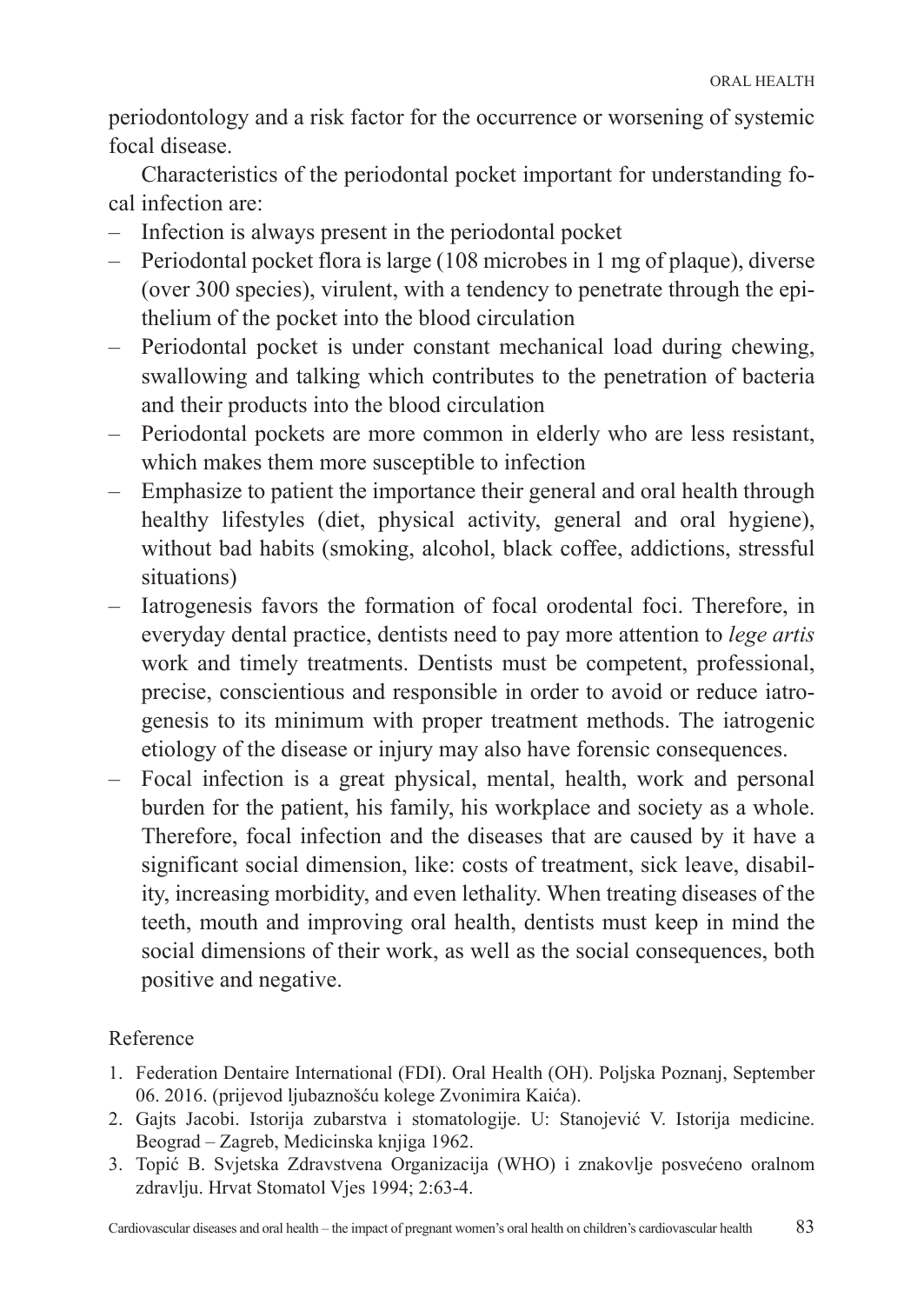- 4. WHO. Periodontal disease. Geneva. Technical report series No. 1961.
- 5. WHO. Epidemiology, etiology and prevention of periodontal diseases. Geneva, Technical report No.621. 1978.
- 6. Lindhe J.Textbook of clinical periodontology. Copenhagen, Munksgaard 1983.
- 7. Saxer UP, Mu\*hlemann HR. Motivation und Aufklarung Schweiz Mschr Zanhnheil 1975;85:905-11.
- 8. O'Leary TJ, Drake RB, Naylor JE. The plaque control recird. J Periodont 1972; 43:38-44.
- 9. Bakdash B. Current patterrns of oral hygiene product and practices. Periodontol 2000, 1995; 8:11-4.
- 10. Topić B. Parodontologija. Sarajevo Zagreb, Stomatološki fakultet Medicinska naklada 2005, p. 172-85.
- 11. Egelberg J, Claffey N. Role of mechanical dental plaque removal in prevention and therapy of caries and periodontal diseases. U: Lang NP et al. Proceedings of the European Workshop on Mechanical plaque control, London, Quintessence 1998; 169-72.
- 12. Lo\*e H, Schio\*tt CR. The effect of mouth rinses and topical application of chlorhexidine on the development of dental plaquae and gingivitis in man. J Periodont Res 1970: 5:79- 83.
- 13. Soskolne WA, Heasman PA, StabholzA, Smart GI, Palmer M, Flashner M, Neuman HN. Sustained local delivery of chlorhexidine in the treatment of periodontitis a multycentar study. J Periodont 1997; 66:32-8.
- 14. Addy M. Upotreba antiseptika u parodontnoj terapiji, U: Lindhe J, i sur, Klinička parodontologija i dentalna implatologija. Zagreb, Globus 2004; 464-93.
- 15. Billings F. Focal infection its broader application in the etiology of disease. J Am Med Assoc (JAMA) 1914:899-903.
- 16. British Dental Association. Endodontic treatment and general health. April, 1996.
- 17. American Association of Endodontists. Oral disease and systemic health: what is the conection? Endodontics: Colleagues for Excellence Spring/summer 2000.
- 18. Offenbacher S. Periodontal diseases: pathogenesis. Ann Periodontol 1996; 1:821-78.
- 19. Scannapieco FA. Position paper of the American Academy of Periodontology: periodontal disease as a potential risk factor for systemic diseases. J Periodontol 1998; 69:841-50.
- 20. Seymour GJ, Ford PJ, Cullinan MP, Yamazaki K. Relationship between periodontal infections and systemic disease. Clin Microbiol Infect 2007; 13(Suppl 4):3-10.
- 21. Socransky SS, Haffajee AD. Periodontal microbial ecology. Periodontol 2000, 2005; 38: 135-87.
- 22. Wolf HF, Rateitschak- Plu\*ss EM, Rateitschak KH. Parodontologija: stomatološki atlas. Zagreb, Slap 2009.
- 23. Pašić E, Hadžić S, Gojkov-Vukelić M, Hukić M. Oralna mikrobiologija. Sarajevo, Stomatološki fakultet 2017; 81-101.
- 24. Topić B. Uvod u imunologiju parodontalne bolesti i karijesa. Sarajevo, Stomatološki vjesnik 1980.
- 25. Li X, Kolitveit KM, Tronstad I, Olsen I. Systemic diseases caused by oral infection. Clin Microbiol Rev 2000; 13:547-58.
- 26. Pizzo G, Guiglia R, Russo LL, Campisi G. Dentistry and internal medicine: from the focal infection theory to the periodontal medicine concept. Eur J Intern Med 2010; 21:496-502.
- 27. Glick M, Greenberg BL, Genco RJ, Tonetti MS, Scannapieco FA, Bobetsis YA et al. The Oral – Systemic Health Connection. A guide to patient care. Chicago – Berlin – Tokyo, Quintessence Publishing Co. Inc 2014.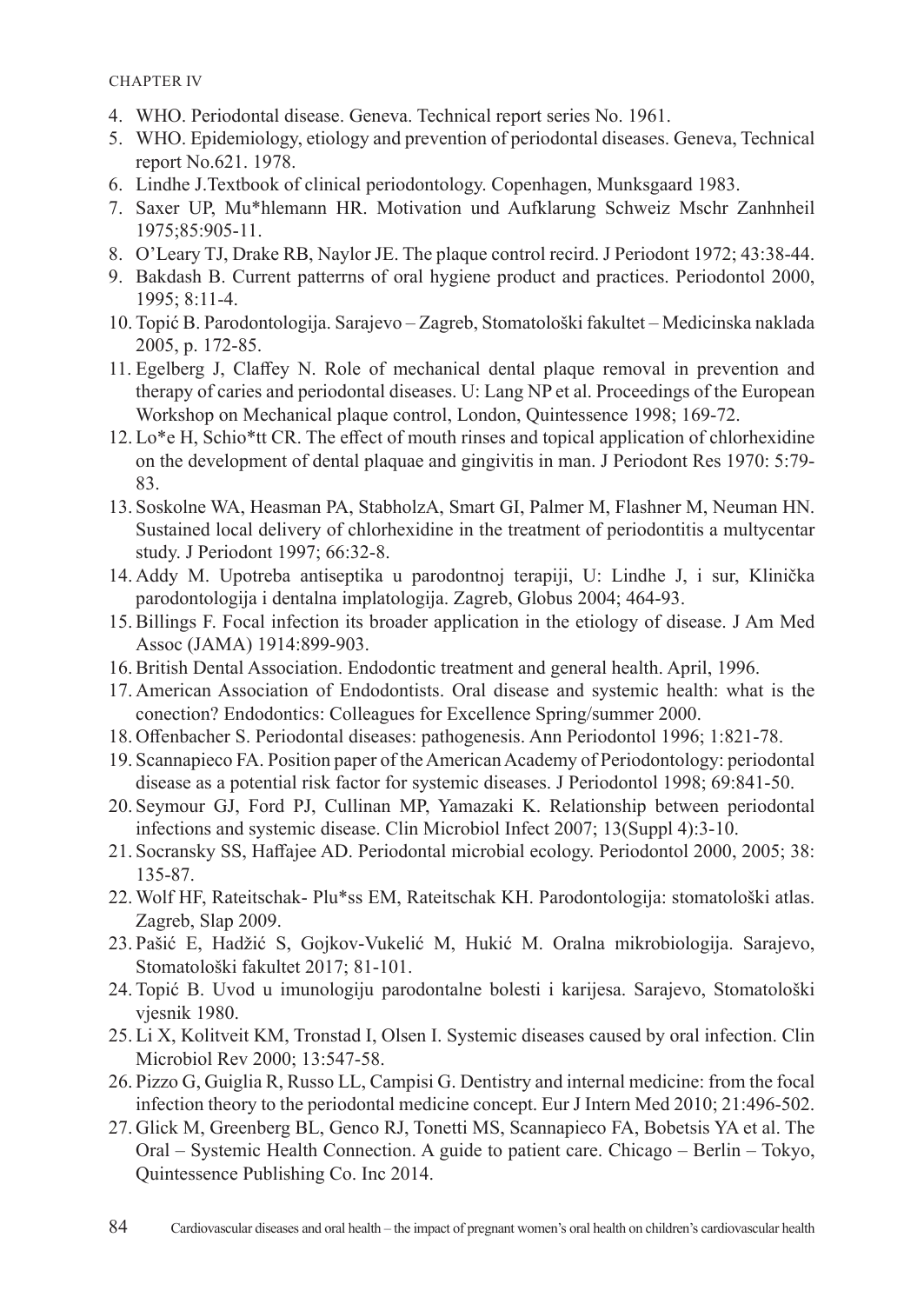- 28. Rosamond W, Flegal K, Friday G, Furie K, Go A, Greenlund K et al. Heart disease and stroke statistics – 2007 update: a report from the American Heart Association Statistics Committee and Stroke Statistics Subcommittee. Circulation 2007; 115:e69-e171.
- 29. Friedewald VE, Kornman KS, Beck JD, Genco R, Goldfine A, Libby P et al. The American Journal of Cardiology and Journal of Periodontology editors'consensus: periodontitis and atherosclerotic cardivascular disease. J Periodontol 2009; 80:1021-32,
- 30. Paraskevas S, Huizinga JD, Loos BG. A systematic review and meta-analayses on C-reactive protein in relation to periodontitis. J Clin Periodontol 2008; 35:277-90.
- 31. Humphrey LI, Fu R, Buckley Dl, Freeman M, Helfand M. Periodontal disease and coronary heart disease incidence: a systematic review and meta-analysis. J Gen Intern Med 2008; 23:2079-86.
- 32. Tonetti Ms, D'Aiuto F, Nihali L, Donald A, Storry C, Parkae M et al. Treatment of periodontitis and endothelial function. N Engl J Med 2007; 356:911-20.
- 33. Topić B. Genetski aspekti parodontalnih bolest. Sarajevo, Drugi jugoslavenski simpozij iz humane genetike 1973.
- 34. Topić B. Parodontologija. Sarajevo Zagreb, Stomatološki fakultet Medicinska naklada, 2005; p. 73-77.
- 35. Škrinjarić I. Orofacijalna genetika. Zagreb, Školska knjiga 2006.
- 36. Haart TC, Marazita ML, Wright JT. The impact of molecular genetics on oral health paradigms. Crit Rev Oral Biol Med 2000a; 11:26-56.
- 37. Haart TC, Haart PS, Michaelis MD, Thank Y, Marazita Ml, Cooper M et al. Localisation of gene for prepubertal periodontitis to chromosome 11q14 and identification of cathepsin C gene mutation. J Med Genetics 2000b; 37:95-101.
- 38. <https://eu.dental-tribune.com/news/periodontal> disease-and-coronary-artery-diseaseshare-genetic-basis//
- 39. Paju S, Scannapieco FA. Oral biofilms, periodontitis and pulmonary infections, Oral Dis 2007; 13:508-12.
- 40. Scannapieco FA. Pneumonia in nonambulatory patients. The role of oral bacteria and oral hygiene. J Am Dent Assoc 2006; 137(Suppl):215-55.
- 41. Tantipong H, Morkchareonpong C, Jaiyndee S, Thalmlikitkul V. Randomized controlled trial and meta-analysis of oral decontamination with 2% chlorhexedine solution for the prevention of ventilator-associated pnemonia. Infect Control Hosp Epidemiol 2008; 29:131-6.
- 42. Proctor R, Kumar N, Stein A, Moles D, Porter S. Oral and dental aspects of chronic renal failure. J Dent Res 2005; 84:199-208.
- 43. Firestein G. Aetiology and pathogenesis of rheumatoid arthritis. In: Kelley WN et al. Textbook of rheumatology. Philadelphia, Saunders 2001; 921-66.
- 44. Liao F, Li Z, Wang Y, Shi B, Gong Z, Cheng X. Porphyromonas gingivalis may play an important role in the pathogenesis of periodontitis-associated rheumatoid artritis. Med Hypotheses 2009; 72:732-5.
- 45. Martinez-Martinez RE, Abud-Mendoza C, Patino-Marin N, Rizo-Rodriguez JC, Little JW, Loyola-Rodriguez JC. Detection of periodontal bacteria DNA in serum and synovial fluid in refractory rheumatoid arthritis patients. J Clin Periodontol 2009; 36:1004-10.
- 46. de Pablo P, Chapple IL, Buckley CD, Dietrich T. Periodontitis in systemic rheumatic diseases. Nat Rev Rheumatol 2009; 5:218-24.
- 47. Šalamon T. Diabetes mellitus i kožne bolesti. Sarajevo, Svjetlost 1973.